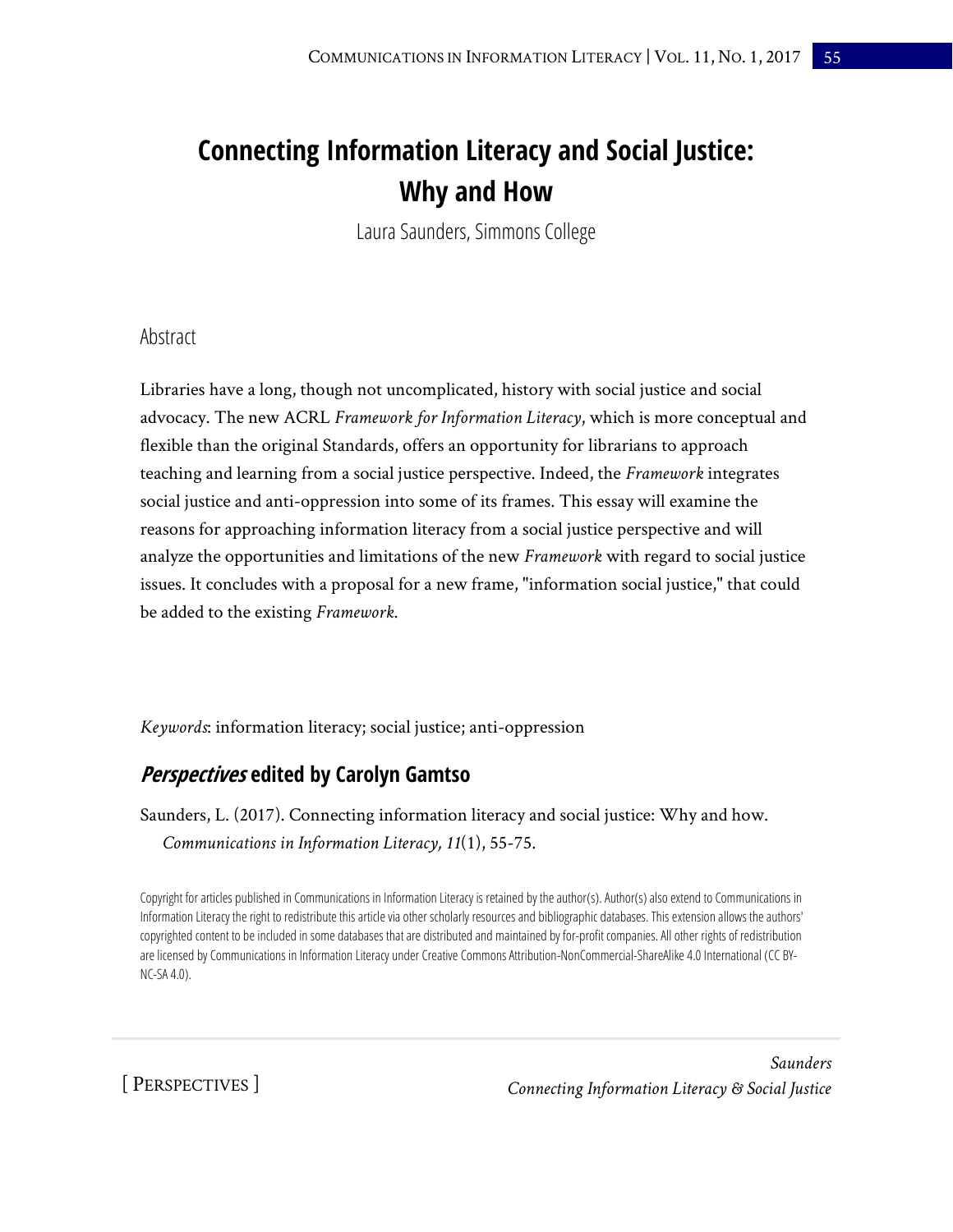# **Connecting Information Literacy and Social Justice: Why and How**

Libraries have a history of commitment to social justice principles and issues. This commitment is supported by an ethical code that promotes equitable access and service, intellectual freedom and resistance to censorship, and commitment to representing diverse perspectives in their collections (ALA, 2008), as well as a core value of social responsibility (ALA, 2004). Jaeger, Taylor, and Gorham (2015) argue that libraries have always been social justice institutions, and cite services such as bridging the digital divide, developing literacy, supporting new immigrants and facilitating citizenship as examples of such work. Information literacy provides additional opportunities for libraries to engage in social justice issues. It is widely acknowledged that we live in an information society—one in which information is being produced and disseminated at an exponential rate, and where information literacy or the ability to locate, access, evaluate, and use information is required in order to fully participate and be successful in school, work, and everyday life. Government, education, and policy institutions around the world have acknowledged the importance of information literacy and endorsed it as an essential skill for the  $21<sup>st</sup>$  Century. Indeed, as these institutions recognize and endorse information literacy, some have made a case that access to information and to information literacy education is a human right, placing information literacy squarely within a social justice context. For the most part librarians and library professional associations have embraced information social justice as a natural fit for their educational and outreach missions, as well as the core value of social responsibility.

However, the adoption of information literacy as a social justice concept has not always been easy or comfortable. Some librarians suggest that by intertwining information literacy and social justice, we are giving up our core values of neutrality and objectivity, while others have argued that we do not go far enough, and that information social justice could be made an even more explicit part of our conceptualizations of information literacy. Indeed, libraries are not immune to structural and systemic racism, misogyny, and heteronormative assumptions and biases. If librarians do indeed want to embrace information social justice, they will need to engage in reflective practice to identify and challenge these inherent biases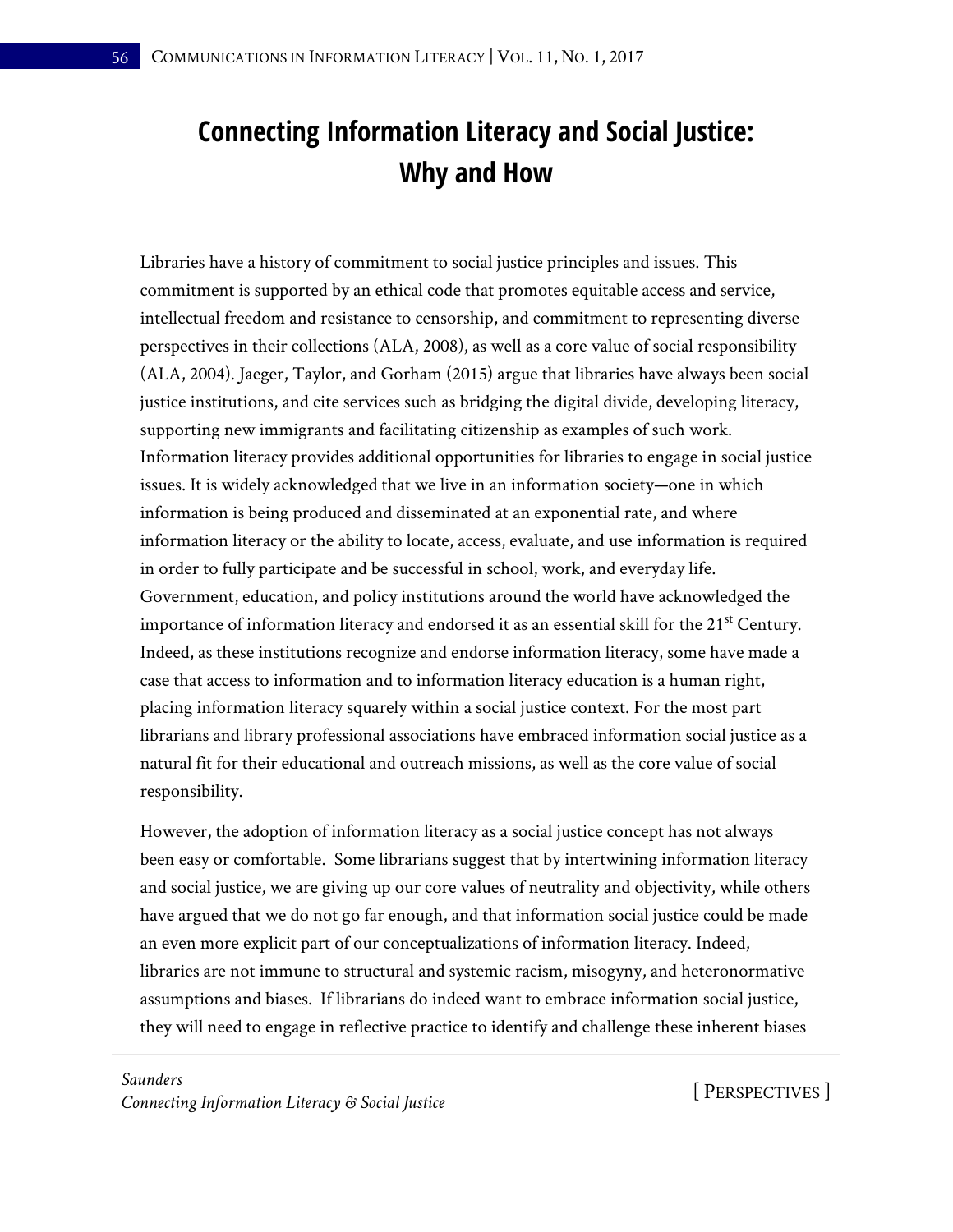and oppressive practices. The new Association of College and Research Libraries' (ACRL) *Framework for Information Literacy for Higher Education* (2016) has been a particular touchstone for this issue, as librarians have argued whether the *Framework* is elitist, whether it should take a stance on information as a social justice issue at all, and whether the stance it takes is strong enough. This paper examines the case for information social justice and information as a human right, with a focus on the need for reflective practice. It then analyzes the actual and potential social justice applications of the ACRL's *Framework for Information Literacy* (2016), and concludes with a proposal for a new frame focused on information social justice.

## **Information Access and Human Rights**

Information literacy is predicated on access to information, in that one cannot exercise the abilities of evaluating, synthesizing, and using information unless one first has access to information. This dependency is evidenced by the fact that every definition and conceptualization of information literacy includes the ability to access information as one of the key competencies. Article 19 of the United Nations *Universal Declaration of Human Rights* affirms each individual's right to "seek, receive and impart information and ideas, through any media and regardless of frontiers" (1948). Lawyers such as Christopher Weeramantry and Cheryl Ann Bishop extend the legal case for access to information as a human right, arguing that it is a prerequisite to the exercise of all other rights (Saunders, 2013). In other words, in order to fully engage in voting rights, the free expression of ideas, free assembly, and so on, people need access to reliable, credible information on which to base their decisions and opinions. Further support for access to information as a human right comes in the form of Freedom of Information (FOI) laws which guarantee the right for citizens to access government information. According to Freedominfo.org (2012), 93 governments around the world have enacted FOI laws.

While these arguments focus on information access generally, it might be constructive to frame the argument around types of access, specifically physical, social, and cognitive or intellectual access. Physical access refers to material access, or a person's ability and opportunity to "get their hands on" materials either in hard copy or digitally. Basically, physical access assumes that a resource, material, or piece of information exists and is available, and that the person in need of that resource has the ability to find it. Thus,

[ PERSPECTIVES ]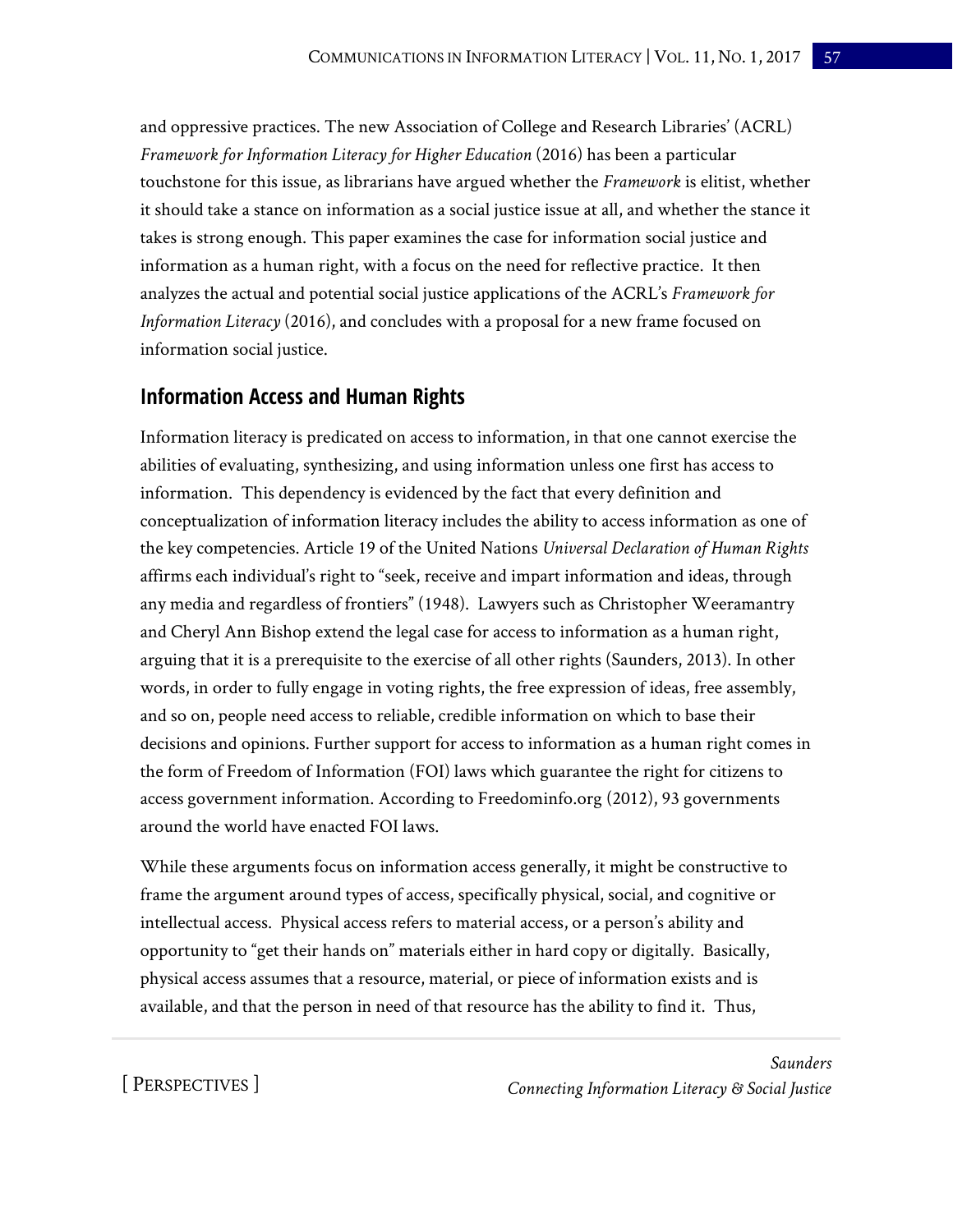physical access is enabled by libraries and archives that gather and organize information and make resources available for free, as well as by policies and laws that guarantee a right to access. In the digital era, when much information is most readily, and sometimes exclusively, available online, access to the technology, including the internet, is a vital part of physical access. Indeed, on June 27, 2016, the United Nations adopted a resolution declaring access to the internet a human right (United Nations, 2016).

Social access draws on Chatman's (1999, 1996, 1995) theories of information poverty and small worlds, which propose that people's access to information is influenced, and sometimes limited, by the social communities into which they have been enculturated. Within their small world or social community, people tend to preference certain sources and types of information, and might be skeptical of information that comes from outside of their circle, even if it is reliable and authoritative. People might also be reluctant to seek certain information if they perceive that doing so might make them seem vulnerable, which can lead to information poverty. Social access is also dependent on social capital, or the community networks and norms that enable people to build trust and work together (Putnam, 1995). People draw on the individuals in their social network for help in answering questions and solving problems, so the larger and more diverse their social network, the more social capital they are said to have. People with less social capital are more likely to experience information poverty.

Finally, cognitive or intellectual access refers to a person's ability to evaluate, understand, and use the information they access, and is perhaps most closely related to information literacy. Information can be available, and people might be able to physically and socially access information, but without the cognitive abilities to engage with information and assess its authority, credibility, and relevance, other forms of access are not useful. Information can be suppressed or distorted. Facts can be selected and disseminated, and institutions can engage in propaganda to promote certain ideas. Challenges to access to information can be seen in the way news is currently accessed and shared. Increasing numbers of people rely on social media for their news (Mitchell, Gotffried, Barthel, & Shearer, 2016). However, because people generally select the news outlets and friends that they follow on social media sites, and because many of these sites use algorithms to push news stories that match people's interests, "likes," and past reading habits, many people are experiencing a filter bubble in which they are mostly or exclusively receiving news that confirms their perspectives and opinions (Pariser, 2012). Indeed, some analysts are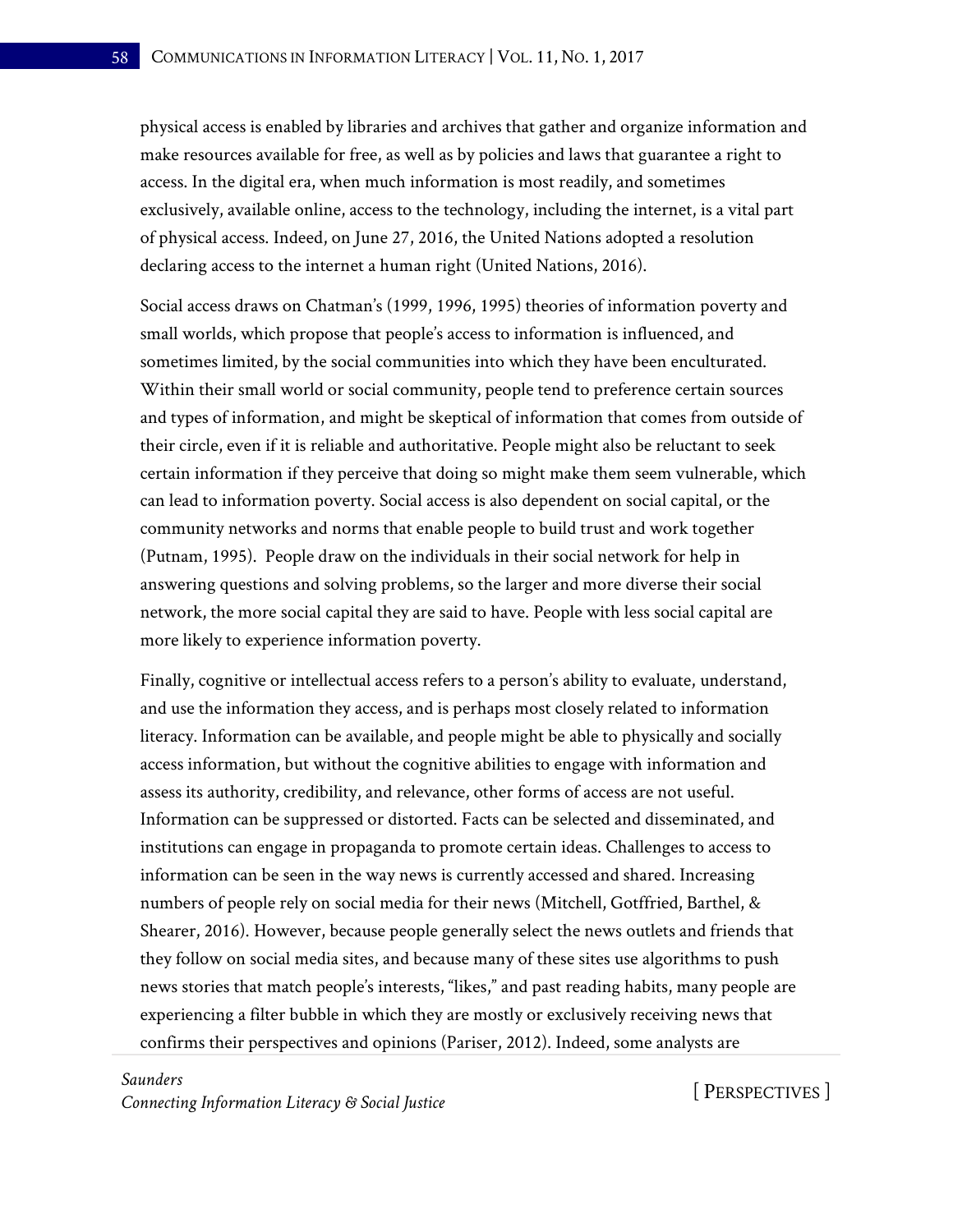suggesting that the proliferation of fake news stories shared through social media might have influenced the outcome of the 2016 United States presidential election (Silverman, 2016; Timberg, 2016). People need to develop and cultivate the skills of information literacy in order to navigate these challenges and fully exercise their right to all types of access to information.

# **Information Literacy as a Human Right**

The phrase "information literacy" was coined by Paul Zurkowski in 1974 in response to the explosive growth in information production and concurrent developments in technology (Zurkowski, 1974). While Zurkowski anticipated that information literacy would cut across industries and organizations, he saw a role for libraries in supporting its development, and librarians quickly became some of the biggest proponents and promoters of information literacy. Library professional associations took a lead in conceptualizing and codifying information literacy, and from the beginning many of them connected information literacy with issues of social justice and human rights. In its *Final Report*, the American Library Association's Presidential Committee on Information Literacy notes the challenges people face in trying to make decisions, check claims, or form opinions when they lack access to reliable information and the skills to evaluate and use that information, and contends that information literacy is "a means of personal empowerment" (ALA, 1989, para. 6). Finally, the report notes that vulnerable and marginalized populations often have the most limited access both to information itself and to assistance in developing information literacy abilities, and quotes Bell (as cited in ALA, 1989, section 2, para. 4) in suggesting that these disparities could lead to an "information elite." To that end, ALA emphasizes the importance of information literacy to full participation in a democracy, and highlighted its "potential of addressing many long-standing social and economic inequities" (ALA, 1989, para. 3). These sentiments were echoed by President Obama when declaring October 2009 National Information Literacy Awareness Month. In this proclamation, President Obama underscored the importance of information literacy abilities to not only access, but also to evaluate information. He also stressed the need for schools and libraries to support the development of these skills, which he stated are "essential to the functioning of a modern democratic society" (National Information Literacy Awareness Month, 2009).

## [ PERSPECTIVES ]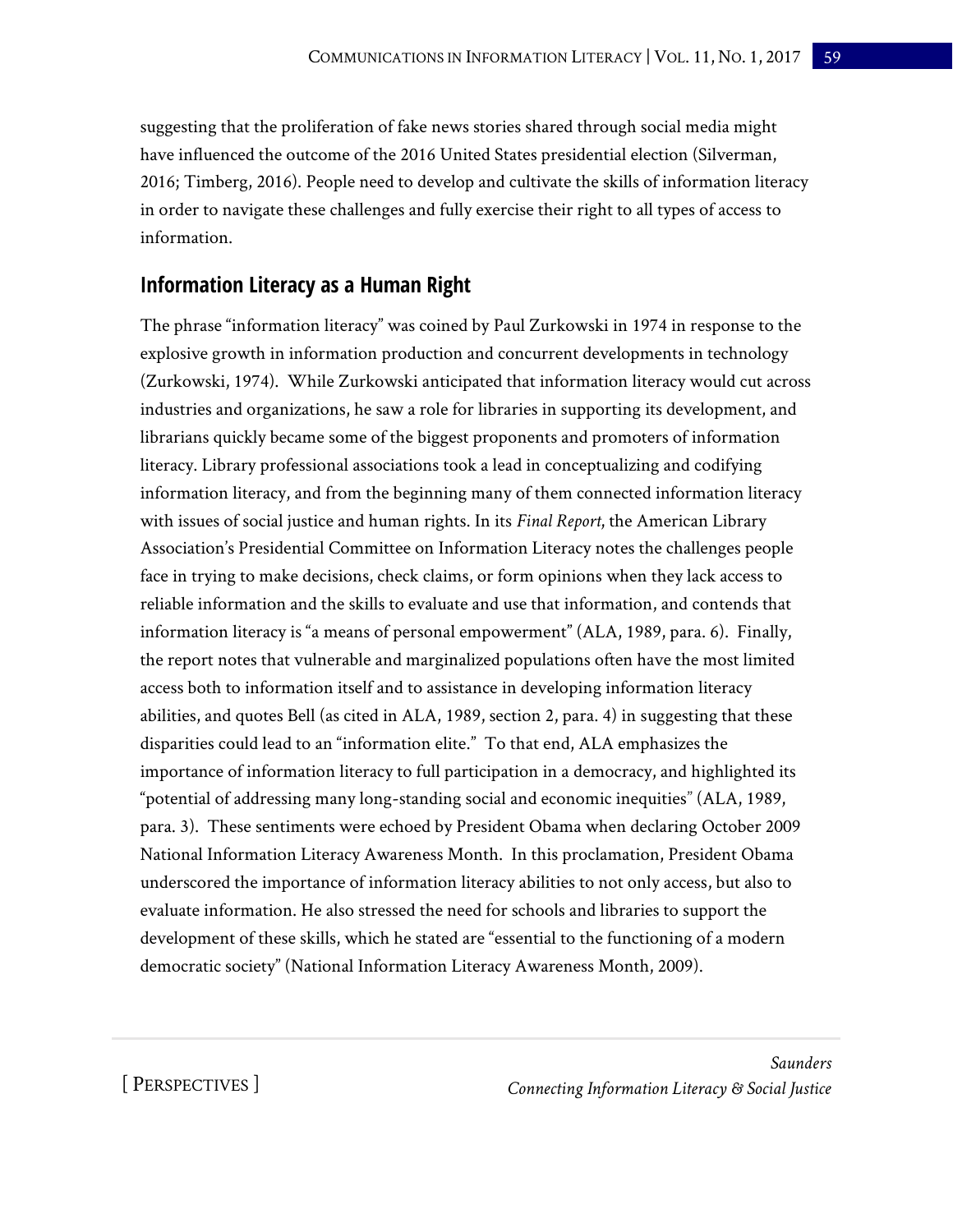The case for information literacy as a human right can be built on the concept of access to information as a human right. Sturges and Gastinger note that without information literacy, "the kind of overwhelming levels of access to information that are available today can simply confuse and deceive" (2010, 199). They point to a number of international documents that explicitly or implicitly equate information literacy with human rights, including the United Nations Millennium Development Goals (2005), the Scottish Information Literacy Project (2004), the Prague Declaration (2003), and especially the Alexandria Proclamation (2005). The Alexandria Proclamation, adopted in 2005 at the World Summit on Information Literacy, declares that information literacy is a "basic human right in a digital world," and echoes the ALA *Final Report* in maintaining that information literacy "empowers people in all walks of life to seek, evaluate, use and create information effectively to achieve their personal, social, occupational and educational goals" and "promotes social inclusion" (Alexandria Proclamation, 2005). Saunders (2013a) similarly argues that access to information is inherently limiting because information can be suppressed, misconstrued, and distorted. Thus, she argues that access to information as a human right should be coupled with information literacy because people need support while developing the skills that will enable them to evaluate and use information efficiently and effectively.

# **The Need for Reflective Practice**

Libraries undoubtedly have a role to play in facilitating both access to information and the development of information literacy skills. By collecting and organizing materials and making them available free of charge, libraries help to increase physical access to information. Further, libraries provide access to the technology needed to access digital information, with some libraries even circulating handheld devices and mobile hotspots to allow patrons access to the internet at home. As community spaces in which diverse people can interact and connect, libraries can also contribute to building social capital and thus increase social access to information. Indeed, Johnson (2010) found that library use was significantly correlated with several indicators of social capital, including higher levels of trust in their community and higher levels of community involvement. While Ferguson (2012) warns that the direction or causal relationship between social capital and libraries remains unclear, he offers specific suggestions to libraries for increasing social capital, including working more closely with community associations, investing in their role as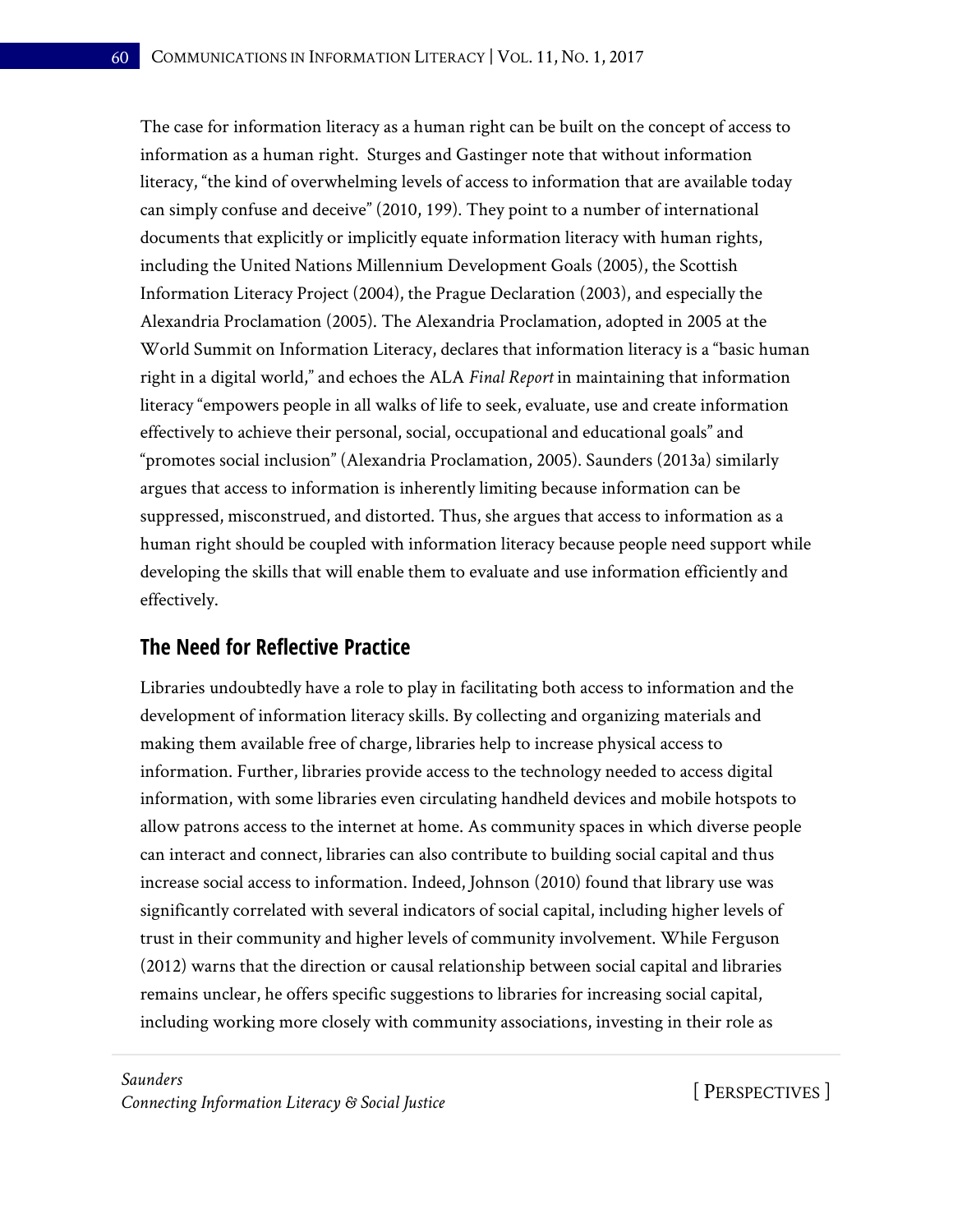community meeting spaces, and reaching out to new user groups. And of course, libraries facilitate the development of cognitive or intellectual information access or information literacy through library instruction sessions and one-on-one reference consultations, as well as through the development of online research guides and tutorials.

While these examples are heartening, they are also slightly one-sided. By celebrating the library field's efforts toward promoting and facilitating access to information and information literacy, we risk a tendency to "gloss over the library's susceptibility in reproducing and perpetuating racist social structures found throughout the rest of society" (Honma, 2005). Critics also lament the profession's tendency to focus on overly simplistic diversity initiatives that fail to acknowledge the oppressive structures inherent in many of our systems (Honma, 2005; Matheuws 2016). Indeed, neither libraries as institutions nor the librarians who staff them are immune from the racist, misogynistic, and heteronormative values that tend to govern our society. If librarians truly wish to promote information social justice and access to information and information literacy as human rights we need to begin by acknowledging and challenging the biases and assumptions inherent in our own systems and practices.

Honma (2005) cautions against viewing the library as neutral or apolitical, and offers a strong critique of libraries as perpetuating whiteness. He points out that even programs and services that are usually lauded as exemplary of the library's mission of egalitarianism, such as immigration and citizenship services, could be seen as assimilationist and promoting a white European culture, even while, historically, many people including African-Americans were not even allowed to use the library. Drabinski (2013) and Drabinksi and Hann (2009) expose numerous issues with library collections and cataloging practices. They note that hierarchical classification systems like Library of Congress and Dewey suggest relationships among subject terms, placing homosexuality in relation to sexual deviance and women within the larger contexts of marriage and family. They also highlight that subdividing subject terms by race reinforces the notion of whiteness as normative. Similarly, by offering only the binary choice of male and female, the Library of Congress Subject Headings do not allow for more fluid definitions of gender (Billey, Drabinski, & Roberto, 2014). Research also suggests that some librarians engage in discriminatory practices in reference interactions, including refusing to answer questions about homosexuality (Curry, 2005), and engaging in lower levels of customer service with patrons perceived to have ethnic-

[ PERSPECTIVES ]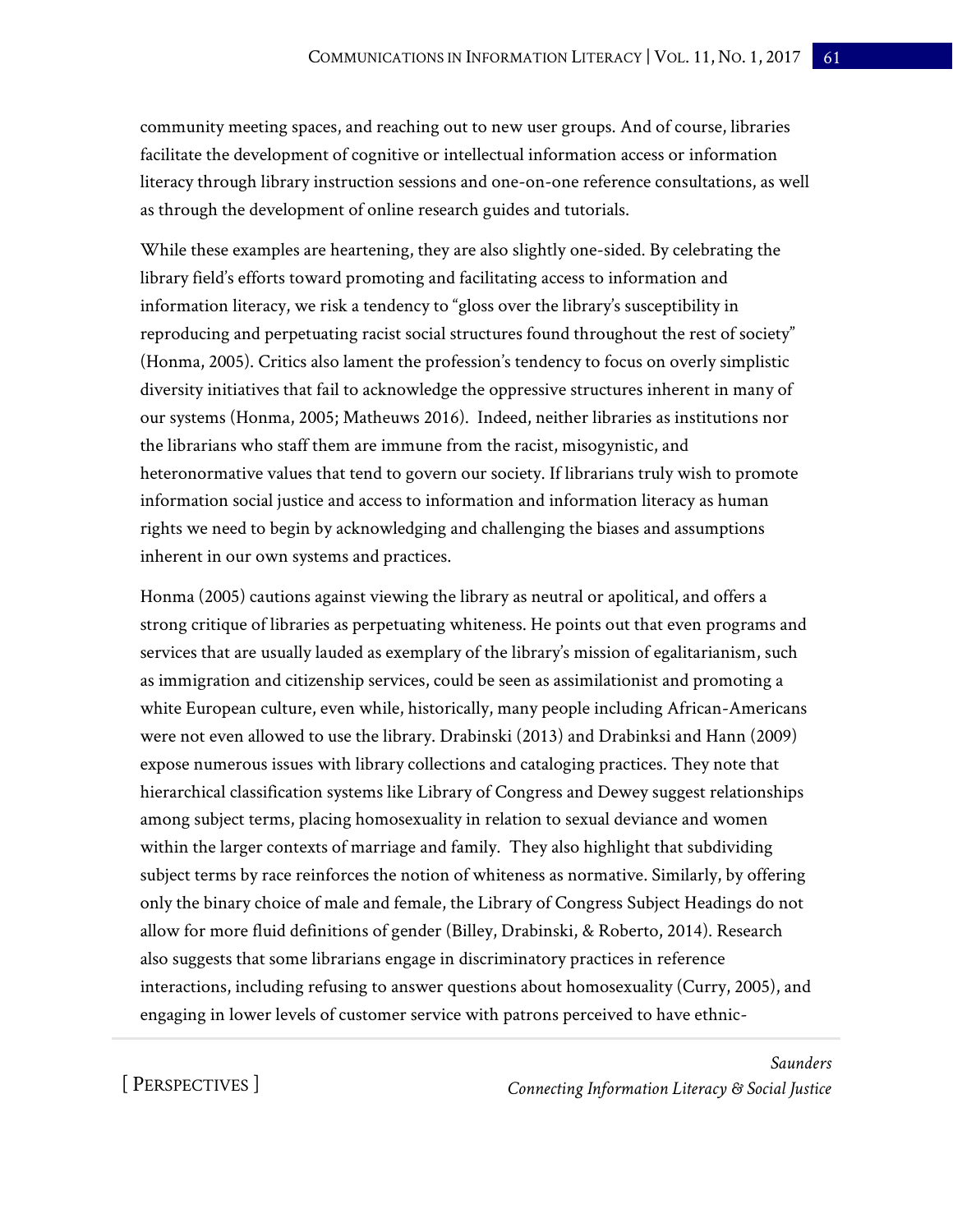sounding names (Shachaf, Oltmann, & Horowitz, 2008). We might also question the extent to which, consciously or not, reference and reader's advisory librarians allow biases and assumptions to influence recommendations they make when working with patrons. In other words, to what extent do we allow preferences for white, Western materials and biases toward notions of authority based on peer-review and empirical research guide us when searching for information or helping patrons evaluate and choose resources?

The issues and questions highlighted here should serve as a warning that, as much as librarians might profess a social justice mission and subscribe to ethical codes and values that promote equitable services and balanced collections, the profession is still situated within and contributing to a power structure that is inherently white, male and heteronormative. Overcoming these inequities will require libraries to do more than build multicultural collections or recruit more diverse staff. Librarians, the majority of whom are white themselves (Bourg, 2014), will need to engage in reflective practice and recognize where and how the profession continues to perpetuate racist, misogynistic and homophobic practices and then work to challenge and change those practices. In some cases, this may require challenges to our professional associations and guiding bodies, as Sandy Berman did for years when lobbying to change problematic subject headings (Knowlton, 2005), and as librarians such as Sarah Houghton (2016) and Emily Drabinski (2016) did more recently in pushing back against ALA's press releases that seemed to support the new Trump administration.

# **Information Social Justice in Academia: The Challenges and Opportunities of the ACRL Framework**

It is interesting to note that the majority of research and writing related to information and human rights, including most of the works cited above, focuses on public libraries. This is not to suggest, however, that academic libraries have no role to play in the social justice aspects of information access and information literacy. Indeed, Chris Bourg, Director of MIT Libraries, recently advocated that "following the presidential election and the rise of racist incidents and protests across the country, libraries also need to consider how they can serve as 'town squares' to promote diversity and social justice" (Straumsheim, 2016). Indeed, social justice issues have been prominent on college and university campuses across the United States over the past year and more amid student protests, incidents of hate speech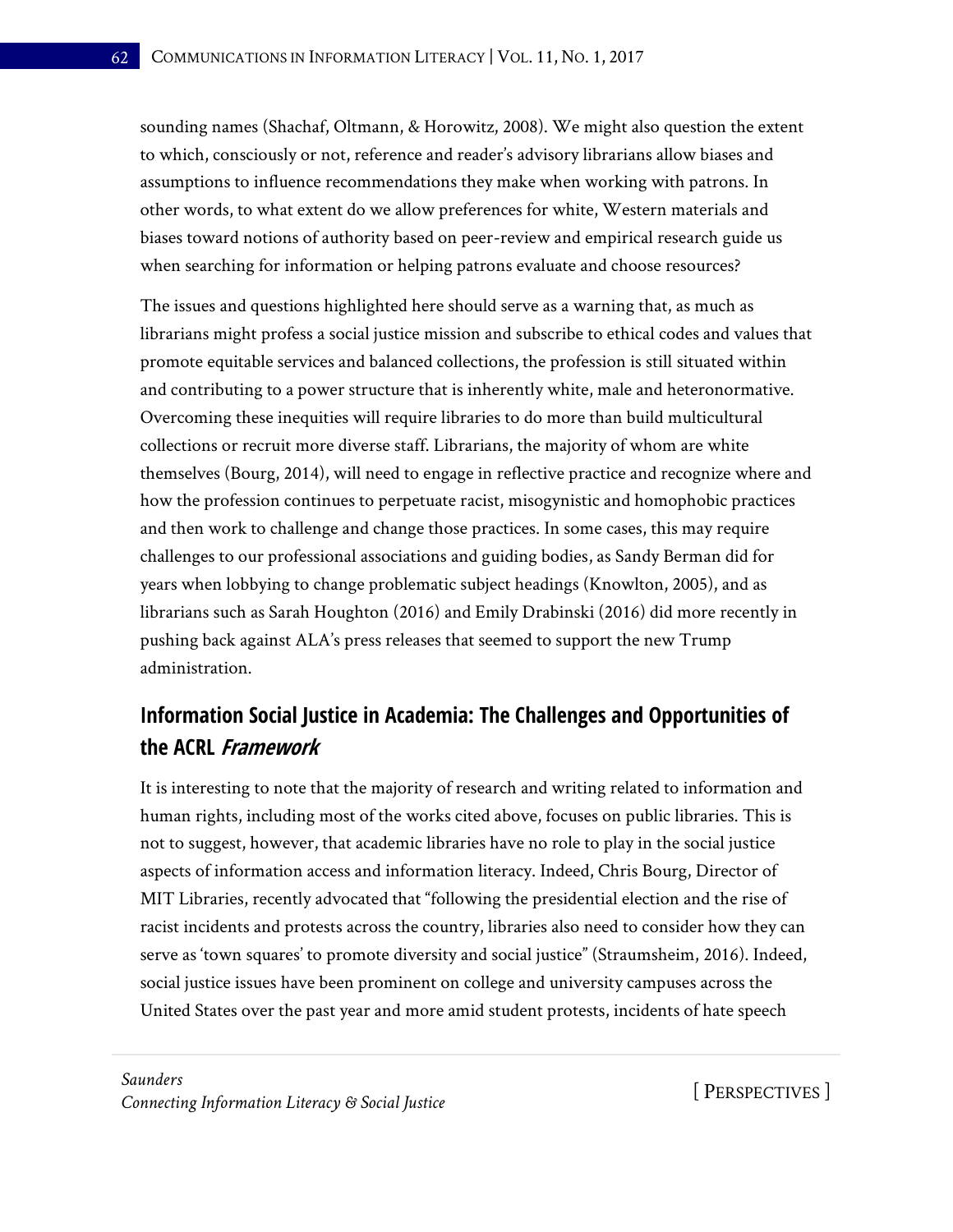sparking debates about freedom of speech, and efforts to find and define safe spaces while still promoting the open exchange of ideas and critical thinking.

Since passing the *Information Literacy Competency Standards* in 2000, ACRL has arguably been one of the most influential organizations in the field of information literacy. The *Standards* were adopted and endorsed by numerous research, policy, and accreditation organizations, and were international in their reach, heavily influencing the International Federation of Library Association's *Guidelines on Information Literacy for Lifelong Learning* (Lau, 2006). Even as the *Standards* became the leading definition of information literacy, however, there was criticism from some corners. A number of writers argued that the *Standards* were too formulaic; that they over-emphasized processes and task-based skills at the expense of higher order thinking skills; and that they ignored the meaning-making and phenomenological aspects of interacting with information (Budd, 2008; Lloyd, 2005; Ratteray, 2005). Indeed, while the *Standards* include higher-order thinking skills such as the evaluation and synthesis of information, research suggests that librarians largely focused on search and access skills in their instruction sessions (Saunders, 2013b).

In response, some librarians began to advocate for a shift to critical information literacy, or an approach which "questions many widely held assumptions about IL and the very nature of education in library settings, broaching such topics as the impossibility of pedagogical neutrality and the incompatibility of skills-based instruction with student engagement in the learning process" (Tewell, 2015). Proponents of critical information literacy recognize the inherently political nature of education and of conceptualizations of literacy and information literacy, which insist on adoption of a particular set of skills, competencies, and ways of thinking in order to be successful (Elmborg, 2006, 2012; Jacobs, 2008; Swanson, 2004; Tewell, 2016). These writers advocate for critical and reflective pedagogy and praxis, or the application of theory into practice, to encourage students to actively engage with information and information literacy competencies in order to develop a critical consciousness and to see themselves as people with agency and the ability to affect their own conditions.

In developing its new *Framework for Information Literacy for Higher Education* (ACRL, 2016), ACRL had an opportunity to respond to some of the criticism of and challenges to the *Standards* and offer a more critical approach to information literacy. In some ways, the

[ PERSPECTIVES ]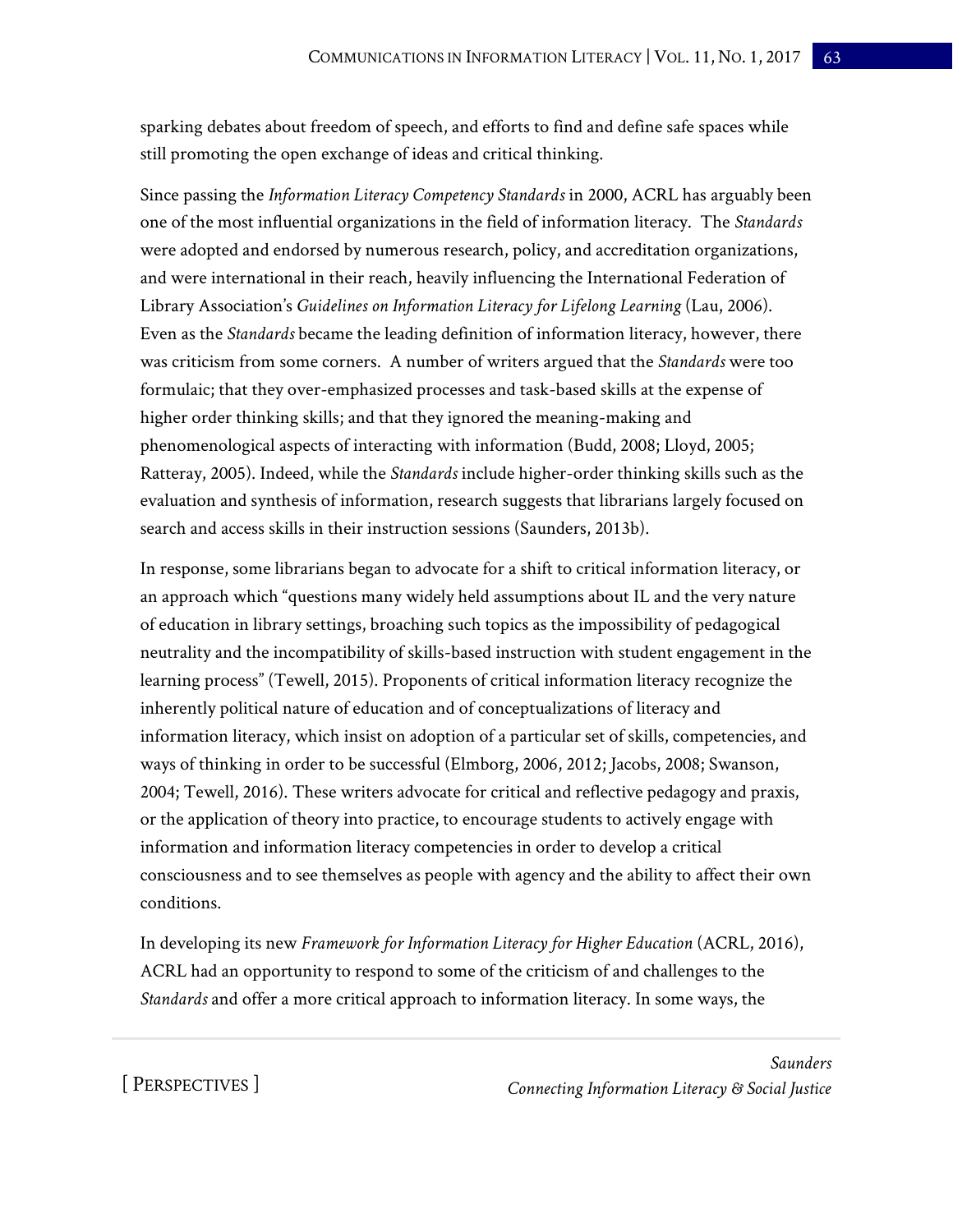*Framework* does just that (Foasberg, 2016). While the prologue to the *Standards* linked information literacy to critical thinking and self-directed or lifelong learning, and mentioned the importance of information literacy to an informed citizenry, the document did not include any explicit language related to human rights or social justice. Similarly, the performance indicators and outcomes associated with each standard were written in neutral language. For instance, the *Standards* indicate that information literate individuals should be able to search using controlled subject headings, understand how different resources are created and disseminated, and recognize differences between types of sources. However, the *Standards* did not address issues such as recognizing problematic subject headings or questioning how power structures could impact whether and how information is created and disseminated. The only reference that could be considered an explicit reference to social justice issues is Standard Five, which indicates that information literate people use information ethically and legally. While this standard notes that students should understand socio-economic impacts related to information, and refers to issues of fee-based vs. free information and to issues of censorship, the associated outcomes focus squarely on understanding plagiarism, citing sources properly, and accessing information through legal channels, without elaborating on larger issues.

The *Framework*, on the other hand, does explicitly address some of these issues. For example, the *Framework* asserts that in evaluating for authority, the information literate person must "acknowledge biases that privilege some sources of authority over others, especially in terms of others' worldviews, gender, sexual orientation, and cultural orientations" and be "skeptical of the systems that have elevated that authority and the information created by it" (ACRL, 2016). Similarly, the definition of the frame "Information Has Value," indicates that "value may be wielded by powerful interests in ways that marginalize certain voices," and "may also be leveraged by individuals and organizations to effect change and for civic, economic, social, or personal gains" (ACRL, 2016). In this way, the *Framework* goes further than the *Standards* did in acknowledging and explicating social justice issues related to information and in describing how information literacy can address those issues. Beilin (2015) highlights the ways in which the *Framework* aligns with critical information literacy and critical pedagogy and points to specific examples of the ways in which practitioners have used the *Framework* to inspire more creative and critical approaches in their instruction.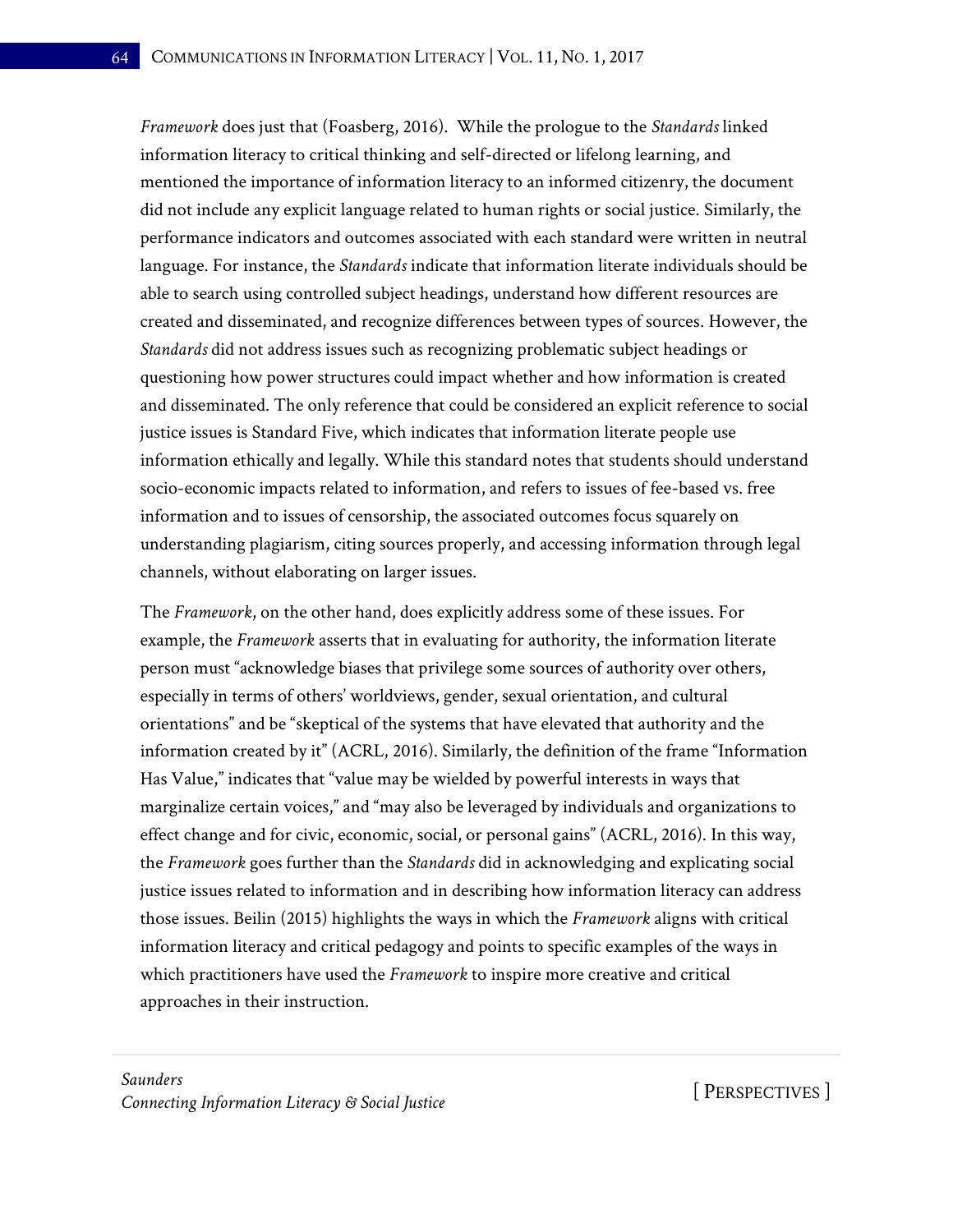#### Criticisms of the Framework

Nevertheless, critics have argued that the *Framework* does not go far enough. Commenting on a draft of the *Framework*, Beatty (2014) contends that through its use of language such as "information marketplace" and "information ecosystem," and its relatively uncritical stance on information power structures implied in such terminology, the *Framework* reifies and promotes a neoliberal agenda. Battista, et al. (2015) note that, while the *Framework* does include some attention to social justice issues, it "lacked explicit articulation of the ways in which social justice issues intersect with information literacy education: social inclusion, access, critical awareness of the mechanisms of establishing authority, cultural, historical, and socioeconomic contexts, and civic and community engagement" (2015, 112). These authors lament that the attention to social justice in the *Framework* is limited to three frames— "Authority Is Constructed and Contextual," "Information Has Value," and "Scholarship as Conversation"—and that the *Framework* as a whole lacks a "cogent statement that connects information literacy to social justice" (Battista, et al., 2015, p.112-113).

Similarly, Seale contends that the *Framework* did address some of the critiques associated with the *Standards*, but in the end it is "conflicted, internally contradictory, and ambivalent about some of these changes, specifically in its understanding of power relations and standards" (2015, p. 3). A further critique that could be offered to the *Framework* as written is that the language related to issues of social justice is relatively passive. Indeed, in the frame "Authority Is Constructed and Contextual," students are encouraged to "question traditional notions of granting authority and recognize the value of diverse ideas and worldviews" (ACRL, 2016). In most of the other instances, however, the language is couched in more ambivalent terms. In the same frame, for instance, rather than encouraging students to engage in self-evaluation when assessing for authority, the frame suggests that students "are conscious that maintaining these attitudes and actions requires frequent self-evaluation" (ACRL, 2016). Being conscious of a need for self-evaluation does not necessarily entail that one engage in the activity. Similarly, the frame "Information has Value," indicates that students "are inclined to examine their information privilege," (ACRL, 2016) rather than simply stating that they examine their information privilege. As Beilin puts it, the *Framework* shows "how threshold concepts can help shift information literacy toward a pedagogy that stresses the development of self-critical and self-conscious learning in the student," but "it does not state as its goal the formation of possible solidarities for the

[ PERSPECTIVES ]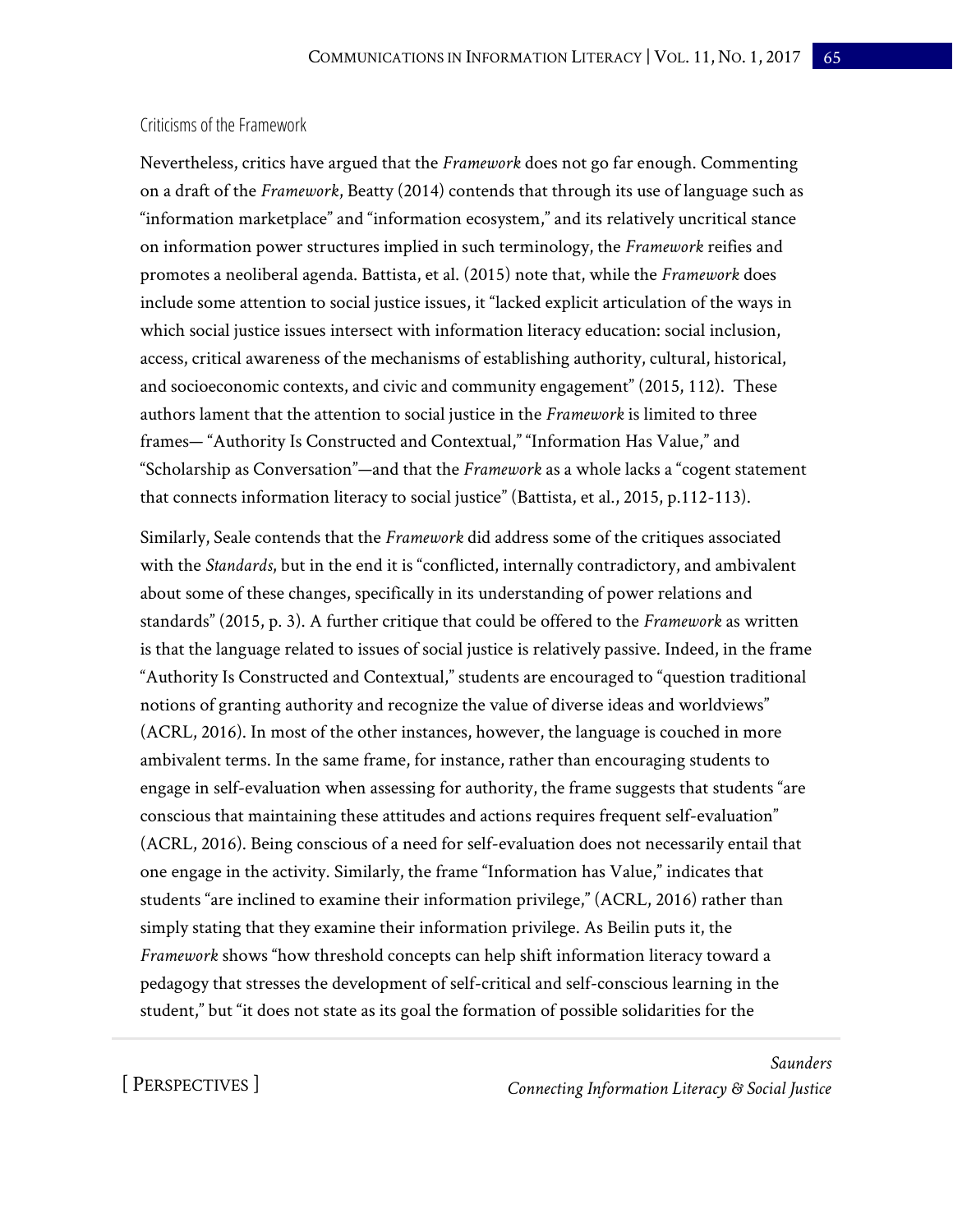student to help change the information system itself, nor the hierarchies of knowledge and status within academia" (Beilin, 2015, section 5, para. 4). It "appears that the specific type of information literacy advocated by the Framework is one which accepts the existence of a particular regime of knowledge, and demands that we as librarians focus our energies on making students and faculty competent citizens of that regime, even if dynamic, critical, and progressive ones" (Beilin, 2015, section 5, para. 5).

It is worth noting that ACRL did not take the question of social justice in the *Framework*  lightly, but tried to make a considered decision. In responding to calls for a stronger stance on social justice in the *Framework*, ACRL notes that the task force did consider a frame related to social justice in a draft of the document, but ultimately the task force "felt that social justice was not its own frame and that social justice components were better served as pieces of other frames. In the end, we incorporated many of its components into other frames in descriptions, practices, and assignments" (ACRL, 2014). Swanson (2014), who is both a champion of critical information literacy and pedagogy, and a member of the Framework Task Force, elucidates further. While cautioning that he does not speak for the task force, Swanson maintains that a separate frame on information as a human right was ultimately rejected both because the task force felt that the idea did not constitute a threshold concept—the theoretical base on which the *Framework* was initially founded—and because "a frame that emphasized social justice issues would make (or appear to make) a political statement for the sake of being political... It felt less like a definition of interaction within the information ecosystem and more akin to a values statement," and "didn't fit the Framework" (Swanson, 2014). Saunders (forthcoming) takes issue with this reasoning. To begin with, Swanson does not explain in what ways the proposed frame failed to meet the standards of a threshold concept. Perhaps more to the point, however, the frames were developed through discussions among the task force members and through a concurrent Delphi study, but were not tested empirically. It is difficult to determine whether any of the frames meet the criteria of being transformative, integrative, irreversible, bounded and troublesome, not just the proposed frame on information social justice. More troubling, however, is the suggestion that such a frame would be a political statement, and an unnecessary one. In parsing this statement, Saunders (forthcoming) draws on arguments from other proponents of critical pedagogy who contend that all instruction is inherently political. By avoiding taking an overt political stance that might have challenged some of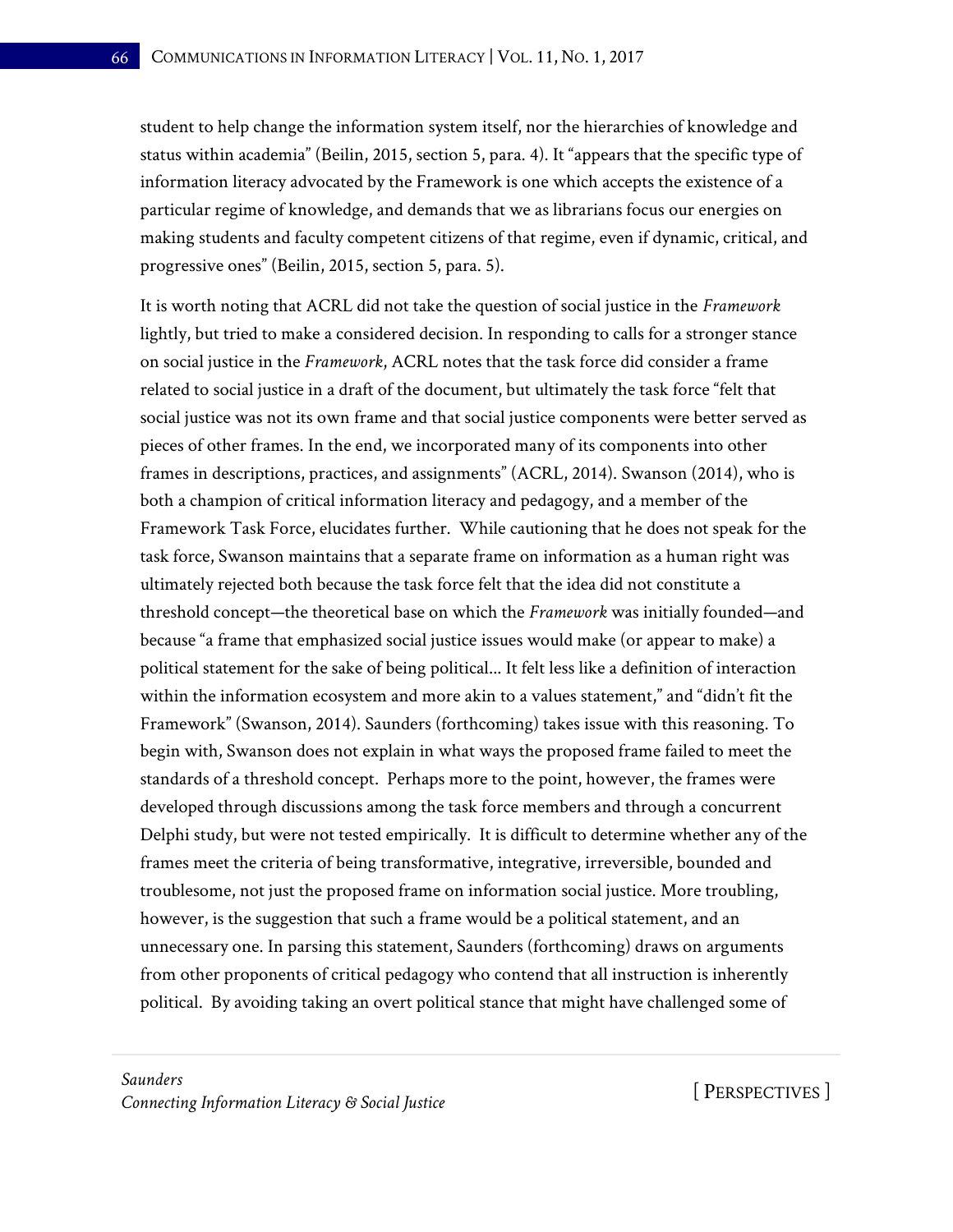the structural inequities inherent in its systems, ACRL may actually be helping to perpetuate the status quo.

While Swanson (2014) and ACRL (2014) argue that social justice is woven throughout the *Framework*, and that adding a separate frame would have resulted in significant overlap with other frames, such overlap already exists among the frames. Without the separate frame, however, Battista, et al. argue that "librarians, other faculty members, and administrators must read between the lines of the Framework if they seek ways in which information literacy impacts social justice and civic engagement" (2015, p. 114-115), and they argue that adding a frame on information social justice "could have resolved concerns regarding civic engagement and social justice in the *Framework*" (2015, p. 114). Indeed, ACRL has not ruled out the possibility of a new frame. The prologue to the *Framework* states that the frames are "flexible options for implementation, rather than on a set of standards or learning outcomes, or any prescriptive enumeration of skills" (ACRL, 2015) and indicates that the lists are not exhaustive. Swanson (2014) describes the *Framework* as a living document and invites suggestions for a social justice frame, asking how it would be defined, and what knowledge practices and dispositions it would entail.

To that end, this author proposes the following frame for consideration. The proposed frame attempts to adhere to the format of the existing ACRL frames, offering a title contextualized by a definition, knowledge practices, and dispositions:

### Information Social Justice

Information is created within existing power structures, and those power structures can impact the production and dissemination of information, as well as distort, suppress, or misrepresent information. To understand and use information most effectively, users must be able to examine and interrogate the power structures that impact that information, and analyze the ways that information can be used to both inform and misinform.

#### Knowledge Practices

Learners who are developing their information literate ability:

- Analyze how each stage of the production, dissemination, organization, location, evaluation, and use of information can be impacted by power structures
- Identify and interrogate those power structures

[ PERSPECTIVES ]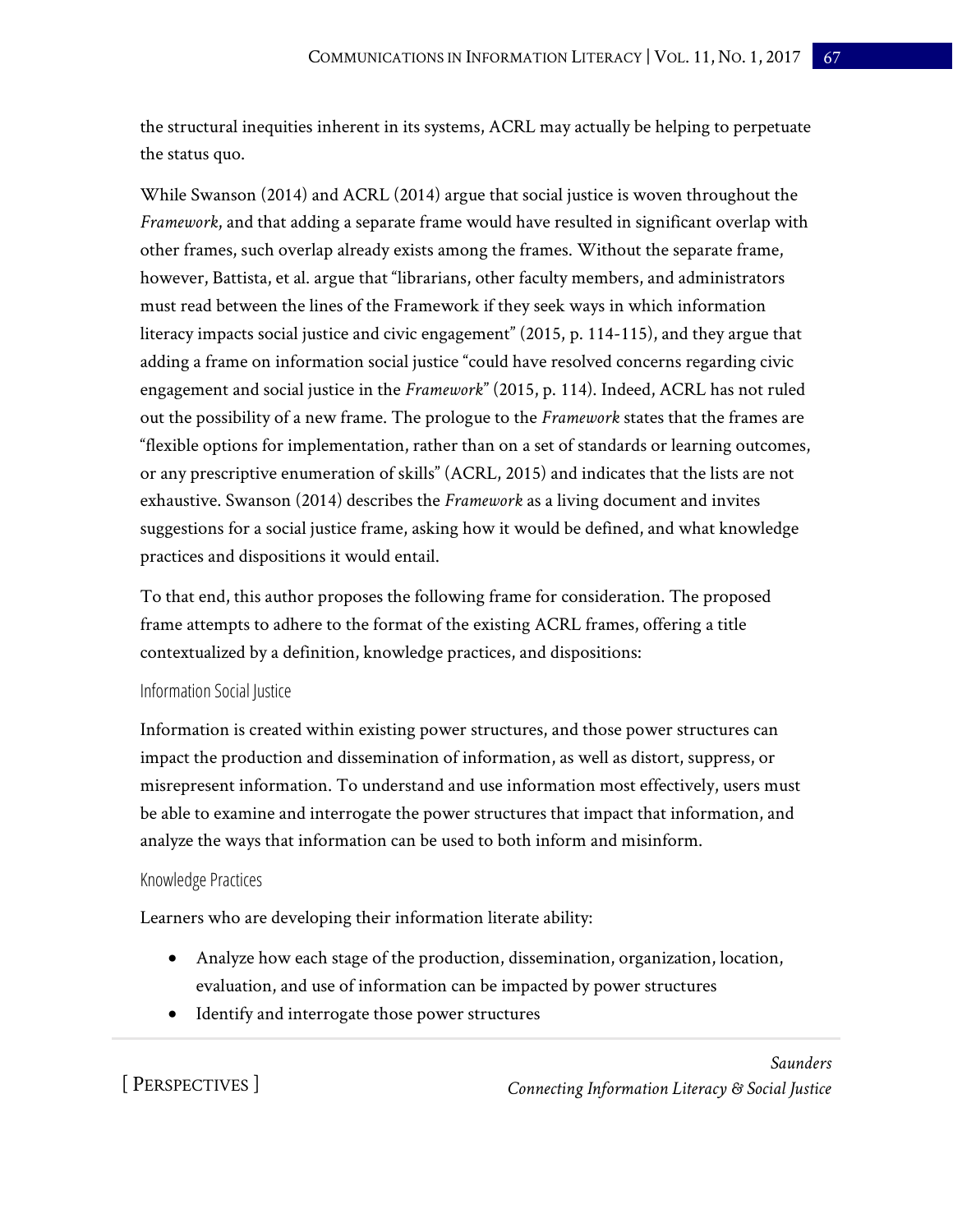- Evaluate sources of information to go beyond basic checklist criteria of author credentials, peer review, etc. to body of research, methodologies, funding sources, conflict of interest, personal bias etc.
- Identify how the commodification of information impacts access and availability
- Recognize when information is missing, incomplete, or inaccessible, and recognize the absence of information as an indicator of possible power dynamics and bias
- Analyze how information– both in its absence and its presence, in how it is created, arranged, accessed, etc.– informs opinions and beliefs about the people, ideas, or situations it represents or reflects
- Examine the ways that information can be used to persuade, promote, misinform, or coerce

### Dispositions

Learners who are developing their information literate ability:

- Engage in informed skepticism when evaluating information and its sources
- Question traditional sources of knowledge and publishing venues
- Reflect critically on their own information behaviors and how they might reflect and perpetuate the status quo
- Question traditional constructions of authority
- Value information and sources from different perspectives
- Recognize the impact of the filter bubble/echo chamber, and actively seek out diverse sources of information
- Are empowered to work for change in information structures (Saunders, 2016).

It is important to emphasize that this proposed frame is meant as a draft and a conversation starter, not a finished product. The hope is that those interested in the topic might use this frame as a jumping off point for engaging with each other and perhaps with ACRL in considering the addition of a new frame. Also, whether the frame is officially adopted or not, others are invited to adapt and implement the proposed frame on their own campuses and in their own instruction if they find it useful. As ACRL (2016) notes, none of the frames should be considered exhaustive and none are meant to be prescriptive. Rather, they are starting points for librarians to engage their campuses in conversation and to set their own local learning objectives.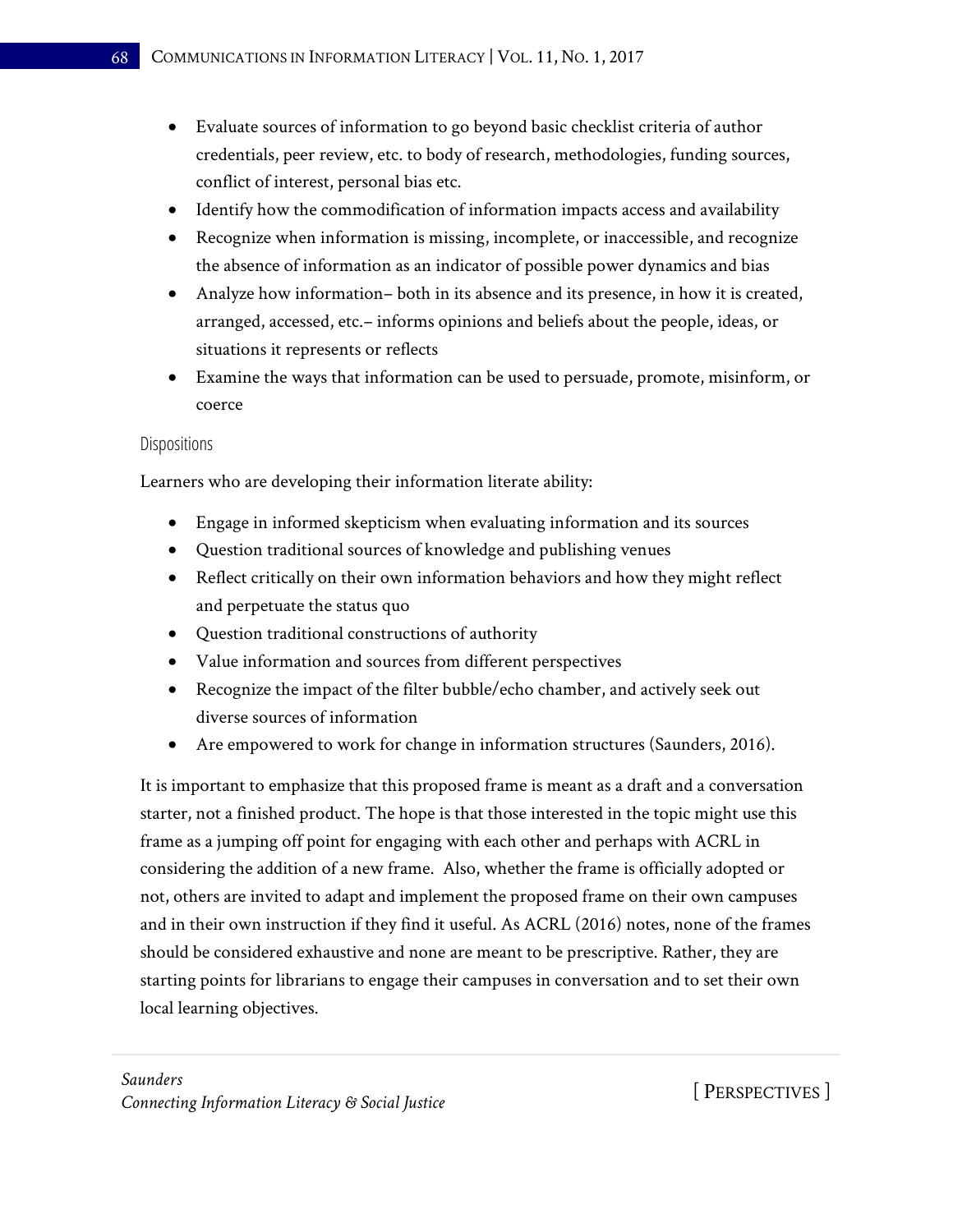# **A Final Note: Elitism and Looking Beyond Academia**

An interesting observation arose in the writing of this article. As noted above, while most of the discussion of information literacy as a human right takes place within the context of public libraries, much of the discussion of critical information literacy and critical pedagogy is taking place within the context of academia. This seems to raise a question of whether information literacy itself, as it is being currently conceptualized, is embodying a sort of educational elitism. The question posed here, though, has more to do with the focus and potential scope of the *Framework*. As noted above, the ACRL *Standards* had gained widespread acceptance both inside and outside of academe. While there was some criticism that the Standards were overly-broad and general, as written they could be relevant to "anyone learning anything, anywhere, and at any time" (Middle States Commission on Higher Education, 2003, p. 2). The *Framework*, on the other hand, seems to have a more decidedly and overt focus on higher education.

Now, this is not meant as a criticism of ACRL. Indeed, as a professional association focused on institutions of higher education, it makes sense that ACRL would develop standards, guidelines, and frameworks with its audience in mind. However, at the 2016 ALA National Conference, the ACRL Board voted to rescind the *Standards*, essentially saying the *Standards* have been replaced with the *Frameworks,* and that institutions using the *Standards* should begin to move away from them. This has already caused consternation among academic librarians, some of whom have charged that the *Framework*, and perhaps even ACRL itself, might be elitist (Bombaro, 2016; Farkas 2016). But what about those institutions outside of academia, including public libraries, governments, and research institutions, that had apparently drawn on the *Standards* in advocating the importance of information literacy? This is not ACRL's problem to solve—as already stated, the association is well within its rights to keep its focus on higher education. But, if we accept the arguments made earlier that information literacy is a human right and that libraries have a role to play in promoting and facilitating the development of information literacy skills, we must ask which definition or codification those libraries might draw upon.

[ PERSPECTIVES ]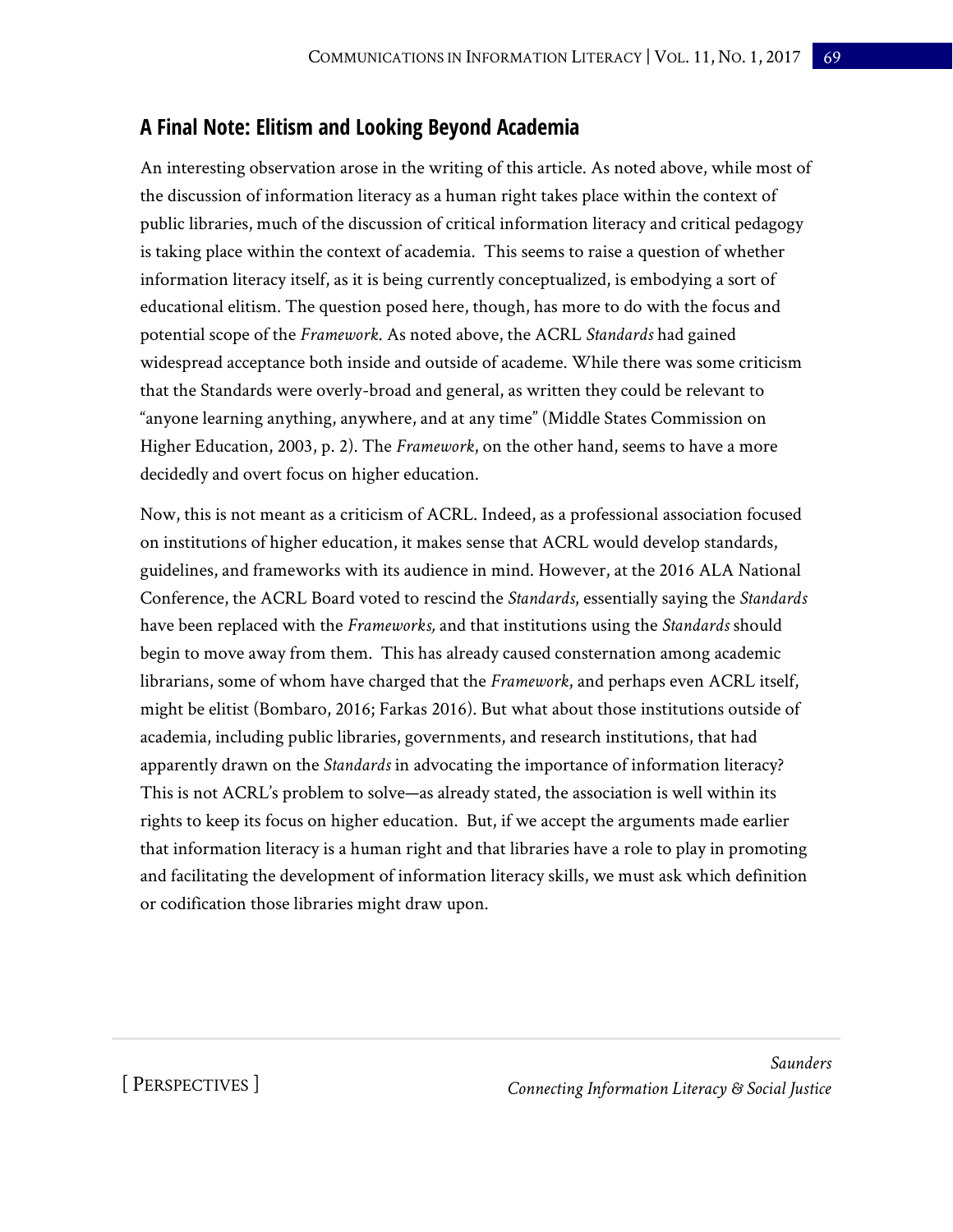## **References**

- Alexandria Proclamation. (2005). Retrieved from [http://www.ifla.org/publications/beacons-of-the-information-society-the-alexandria](http://www.ifla.org/publications/beacons-of-the-information-society-the-alexandria-proclamation-on-information-literacy)[proclamation-on-information-literacy](http://www.ifla.org/publications/beacons-of-the-information-society-the-alexandria-proclamation-on-information-literacy)
- American Library Association. (2008). *Code of ethics*. Retrieved from <http://www.ala.org/advocacy/proethics/codeofethics/codeethics>
- American Library Association. (2004). *Core values of librarianship*. Retrieved from <http://www.ala.org/advocacy/intfreedom/statementspols/corevalues>
- American Library Association. (1989). *Presidential committee on information literacy: Final report*. Retrieved from<http://www.ala.org/acrl/publications/whitepapers/presidential>
- Association of College and Research Libraries. (2016). *Framework for information literacy for higher education*. Retrieved from<http://www.ala.org/acrl/standards/ilframework>
- Association of College and Research Libraries. (2015, January). Frequently asked questions. Retrieved from [http://acrl.ala.org/ilstandards/?page\\_id=201](http://acrl.ala.org/ilstandards/?page_id=201)
- Association of College and Research Libraries. (2000). *Information literacy competency standards for higher education*. Retrieved from <http://www.ala.org/acrl/standards/informationliteracycompetency>
- Battista, A., Ellenwood, D., Gregory, L., Higgins, S., Lilburn, J., Harker, Y. S., & Sweet, C. (2015). Seeking social justice in the ACRL Framework. *Communications in Information Literacy, 9*(2), 111-125.
- Beatty, J. (2014). Locating information literacy within institutional oppression [Blog post]. *In the Library with the Lead Pipe*. Retrieved from [http://www.inthelibrarywiththeleadpipe.org/2014/locating-information-literacy](http://www.inthelibrarywiththeleadpipe.org/2014/locating-information-literacy-within-institutional-oppression/)[within-institutional-oppression/](http://www.inthelibrarywiththeleadpipe.org/2014/locating-information-literacy-within-institutional-oppression/)
- Beilin, I. (2015). Beyond the threshold: Conformity, resistance, and the ACRL Information Literacy Framework for Higher Education [Blog post]. *In the Library with the Lead Pipe*. Retrieved from [http://www.inthelibrarywiththeleadpipe.org/2015/beyond-the](http://www.inthelibrarywiththeleadpipe.org/2015/beyond-the-threshold-conformity-resistance-and-the-aclr-information-literacy-framework-for-higher-education)[threshold-conformity-resistance-and-the-aclr-information-literacy-framework-for](http://www.inthelibrarywiththeleadpipe.org/2015/beyond-the-threshold-conformity-resistance-and-the-aclr-information-literacy-framework-for-higher-education)[higher-education](http://www.inthelibrarywiththeleadpipe.org/2015/beyond-the-threshold-conformity-resistance-and-the-aclr-information-literacy-framework-for-higher-education)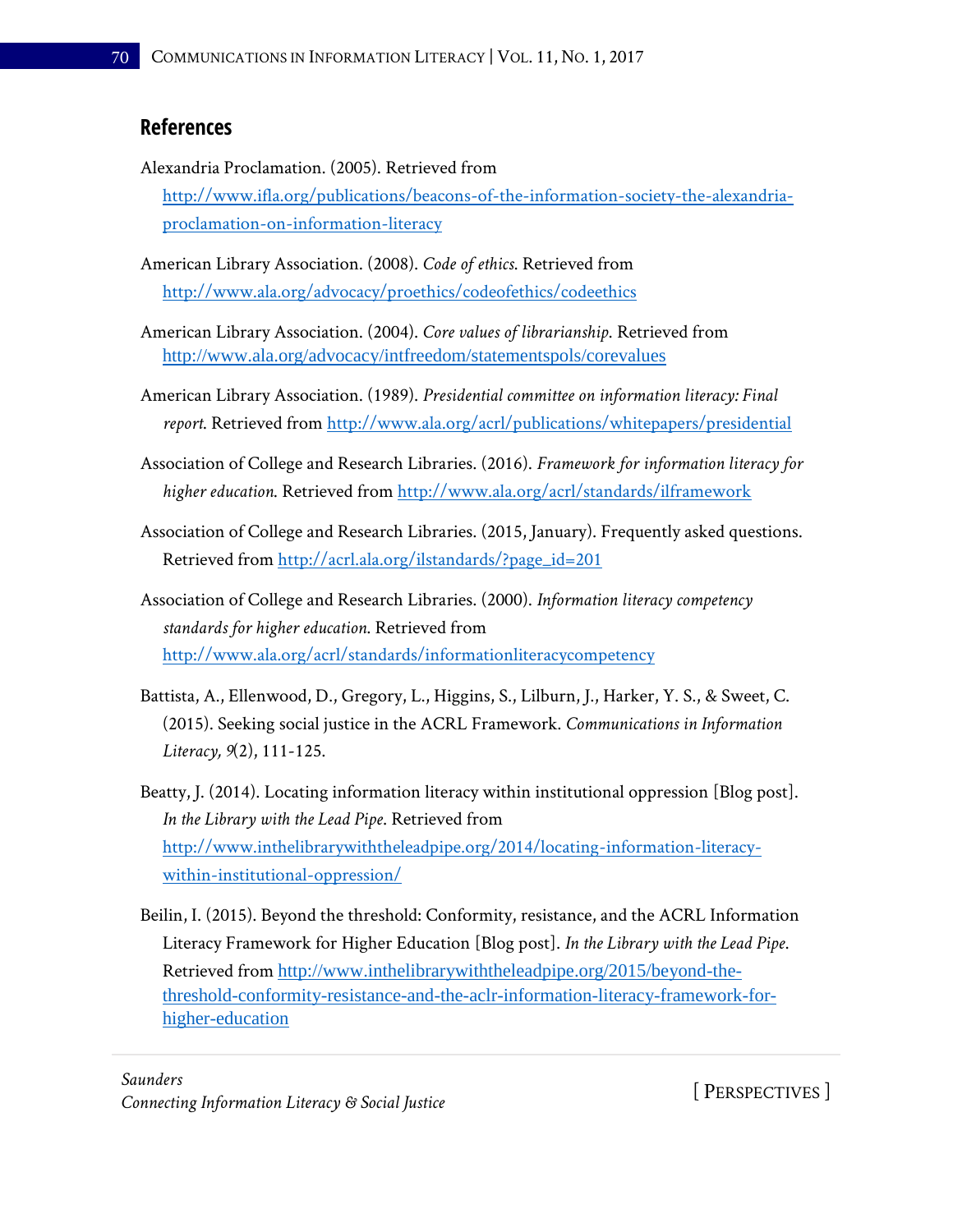- Billey, A., Drabinski, E., & Roberto, K. R. (2014). What's gender got to do with it? A critique of RDA 9.7. *Cataloging & Classification Quarterly, 52*(4), 412. <http://dx.doi.org/10.1080/01639374.2014.882465>
- Bombaro, C. (2016). The *Framework* is elitist. *Reference Services Review, 44*(4), 552-563.
- Bourg, C. (2014, March 3). The unbearable whiteness of librarianship. *The Feral Librarian* [Blog post].<http://www.un.org/millenniumgoals/>
- Budd, J.M. (2008). Cognitive growth, instruction, and student success. *College & Research Libraries, 69*(4), 319-330.
- Chatman, E. A. (1996). The impoverished life-world of outsiders. *Journal of the American Society for Information Science, 47*(3),193-206. [http://dx.doi.org/10.1002/\(SICI\)1097-](http://dx.doi.org/10.1002/(SICI)1097-4571(199603)47:3%3c193::AID-ASI3%3e3.0.CO;2-T) [4571\(199603\)47:3<193::AID-ASI3>3.0.CO;2-T](http://dx.doi.org/10.1002/(SICI)1097-4571(199603)47:3%3c193::AID-ASI3%3e3.0.CO;2-T)
- Chatman, E. A. (1999). A theory of life in the round. *Journal of the American Society for Information Science, 50*(3), 207-217. [http://dx.doi.org/10.1002/\(SICI\)1097-4571](http://dx.doi.org/10.1002/(SICI)1097-4571)
- Chatman, E. A., & Pendleton, V. E. (1995). Knowledge gap, information-seeking and the poor. *Reference Librarian, 23*(49/50), 135. [http://dx.doi.org/10.1300/J120v23n49\\_10](http://dx.doi.org/10.1300/J120v23n49_10)
- Curry, A. (2005). If I ask, will they answer? Evaluating public library reference service to gay and lesbian youth. *Reference & User Services Quarterly*, *45*(1). 65-75.
- Drabinski, E. (Nov. 19, 2016). ALA does not speak for me. Retrieved from <http://www.emilydrabinski.com/ala-nope-not-today/>
- Drabinski, E. (2013). Queering the catalog: Queer theory and the politics of correction. *Library Quarterly, 83*(2), 94-111.
- Drabinski, E., & Hann, M. (2009). Gendered s(h)elves. *Women & Environments International Magazine*, (80/81), 16-43.
- Elmborg, J. (2012). Critical information literacy: Definitions and challenges. In C.W. Wilkinson & C. Bruch (Eds.), *Transforming information literacy programs: Intersecting frontiers of self, library culture, and campus community*, (pp. 75-95). Chicago, IL: ACRL.

[ PERSPECTIVES ]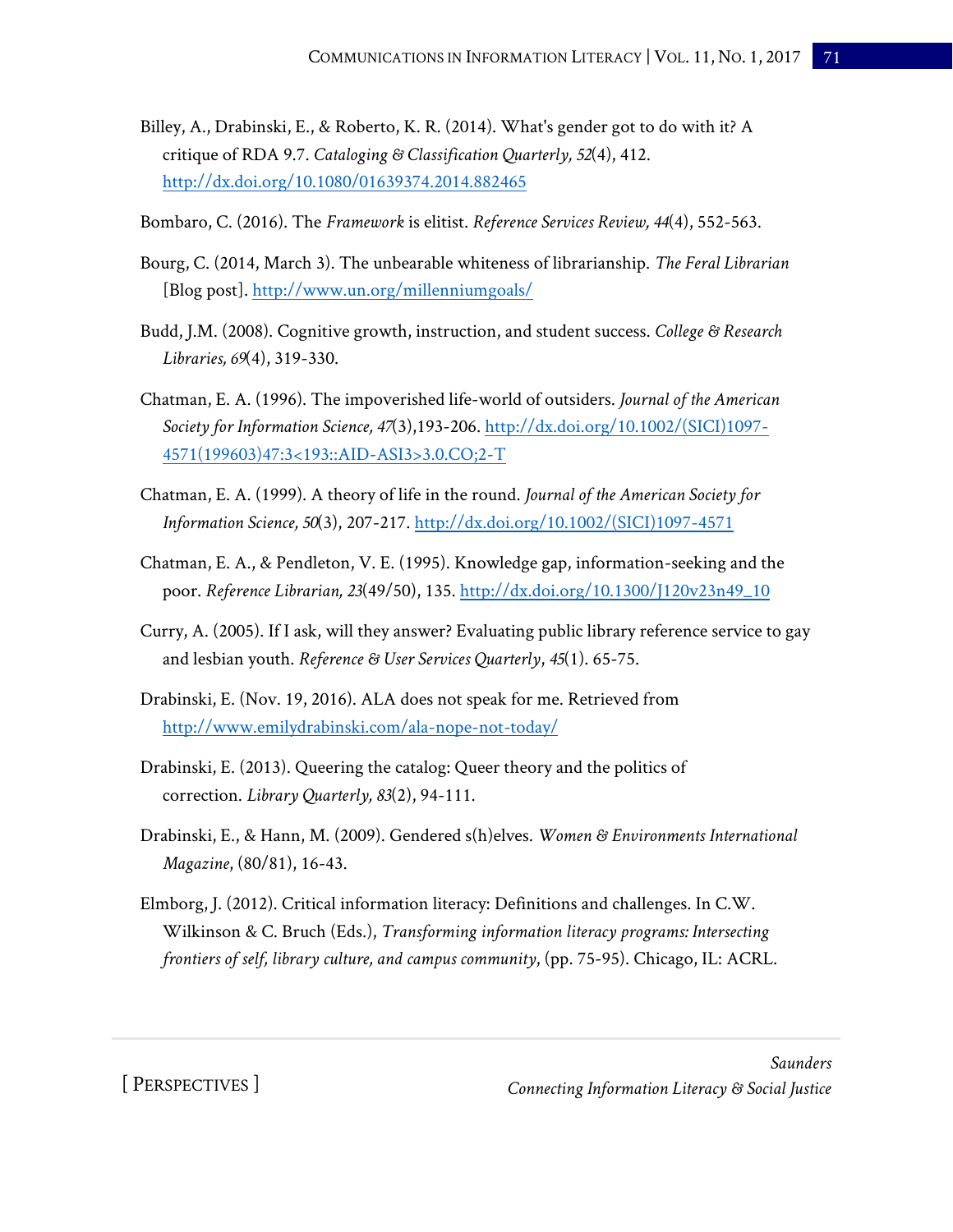- Elmborg, J. (2006). Critical information literacy: Implications for instructional practice. *Journal of Academic Librarianship, 32*(2), 192-199. <http://dx.doi.org/10.1016/j.acalib.2005.12.004>
- Farkas, M. (2016). Is the *Framework* elitist? Is ACRL? [Blog post]. *Information Wants to Be Free*. Retrieved from [http://meredith.wolfwater.com/wordpress/2016/10/18/is-the](http://meredith.wolfwater.com/wordpress/2016/10/18/is-the-framework-elitist-is-acrl/comment-page-1/)[framework-elitist-is-acrl/comment-page-1/](http://meredith.wolfwater.com/wordpress/2016/10/18/is-the-framework-elitist-is-acrl/comment-page-1/)
- Ferguson, S. (2012). Are public libraries developers of social capital? A review of their contribution and attempts to demonstrate it. *Australian Library Journal*, *61*(1), 22-33.
- Foasberg, N. M. (2015). From Standards to Frameworks for IL: How the ACRL Framework addresses critiques of the Standards. *portal: Libraries & The Academy, 15*(4), 699.
- Freedominfo.org. (2012). *93 countries have FOI regimes, most tallies agree*. Retrieved from [http://www.freedominfo.org/2012/10/93-countries-have-foi-regimes-most-tallies](http://www.freedominfo.org/2012/10/93-countries-have-foi-regimes-most-tallies-agree/)[agree/](http://www.freedominfo.org/2012/10/93-countries-have-foi-regimes-most-tallies-agree/)
- Hougton, S. (Nov. 20, 2016). An open letter to ALA president Julie Todaro re: recent ALA statements. Retrieved from<http://librarianinblack.net/librarianinblack/alastatements/>
- Honma, T. (2005). Trippin' over the color line: The invisibility of race in library and information studies. *Interactions: UCLA Journal of Education and Information Studies, 1*(2), 1- 26. Retrieved from<http://escholarship.org/uc/item/4nj0w1mp#page-2>
- Jacobs, H. M. (2008). Information literacy and reflective pedagogical praxis. *Journal of Academic Librarianship, 34*(3), 256-262.
- Jaeger, P.T., Taylor, N.G., & Gorham, U. (2015). *Libraries, human rights, and social justice*. Lanham, MD: Rowman & Littlefield.
- Johnson, C.A. (2010). Do public libraries contribute to social capital? A preliminary investigation into the relationship. *Library & Information Science Research, 32*(2), 147-155. <http://dx.doi.org/10.1016/j.lisr.2009.12.006>
- Knowlton, S.A. (2005). Three decades since prejudices and antipathies: A study of the changes in the Library of Congress subject headings. *Cataloging & Classification Quarterly, 40*(2), 123-145. [http://dx.doi.org/10.1300/J104v40n02\\_08](http://dx.doi.org/10.1300/J104v40n02_08)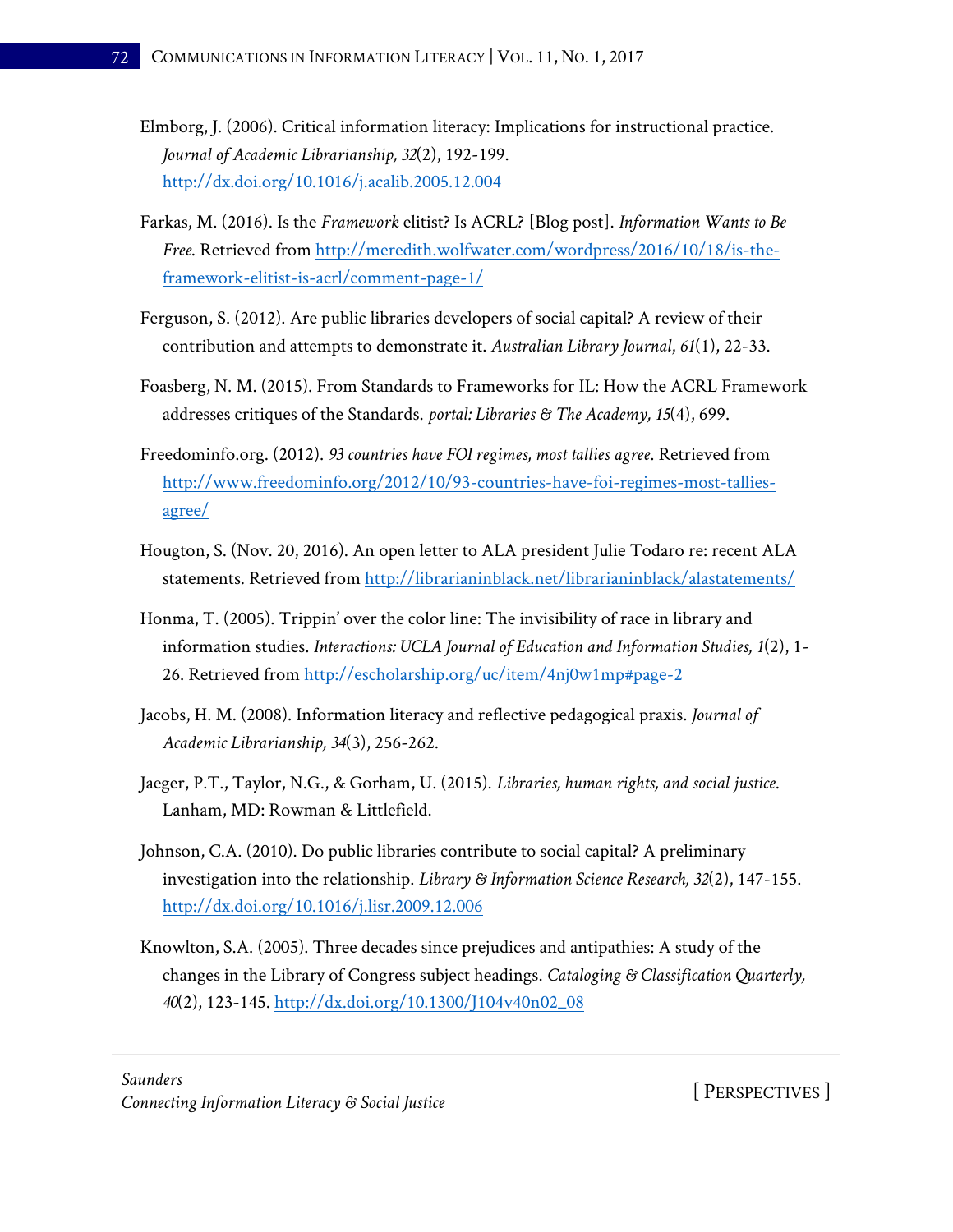- Lau, J. (2006). *Guidelines on information literacy for lifelong learning*. International Federation of Library Associations. Retrieved from [http://www.ifla.org/files/assets/information](http://www.ifla.org/files/assets/information-literacy/publications/ifla-guidelines-en.pdf)[literacy/publications/ifla-guidelines-en.pdf](http://www.ifla.org/files/assets/information-literacy/publications/ifla-guidelines-en.pdf)
- Lloyd, A. (2005). Information literacy: Different contexts, different concepts, different truths? *Journal of Librarianship and Information Science, 37*(2), 82-88.
- National Information Literacy Awareness Month, 74 Fed. Reg. 51445 (2009).
- Mathuews, K. (2016). Moving beyond diversity to social justice. *Progressive Librarian*, (44), 6-27.
- Middle States Commission on Higher Education. (2003). *Developing research and communication skills: Guidelines for information literacy in the curriculum*. Philadelphia, PA: Middle States Commission.
- Mitchell, A., Gotffried, J., Barthel, M., & Shearer, E. (July 7, 2016). Pathways to news. *The Pew Research Center: Journalism & Media*. Retrieved from <http://www.journalism.org/2016/07/07/pathways-to-news/>
- Putnam, R. D. (1995). Bowling alone: America's declining social capital. *Journal of Democracy*, *6*(1), 65-78. http://dx.doi.org/[10.1353/jod.1995.0002](http://dx.doi.org/10.1353/jod.1995.0002)
- Pariser, E. (2012). *The filter bubble: How the new personalized web is changing what we read and how we think*. London, England: Penguin Books.
- Prague Declaration. (2003). Toward an information literate society. [http://www.unesco.org/fileadmin/MULTIMEDIA/HQ/CI/CI/pdf/PragueDeclaration.p](http://www.unesco.org/fileadmin/MULTIMEDIA/HQ/CI/CI/pdf/PragueDeclaration.pdf) [df](http://www.unesco.org/fileadmin/MULTIMEDIA/HQ/CI/CI/pdf/PragueDeclaration.pdf)
- Ratteray, O.M.T. (2005, November 20). RE: What to call what we do? Information literacy vs. research fluency (electronic mailing list message). Retrieved from Information Literacy Instruction Listserv,<http://lists.ala.org/wws/arc/ili-l>
- Saunders, L. (forthcoming). Reframing information literacy for social justice. *Proceedings of the 5th Annual Conference of the European Council on Information Literacy.*
- Saunders, L. (2016). *Reframing the Framework: Information literacy frames through a social justice lens* [Powerpoint slides]. Retrieved from

[ PERSPECTIVES ]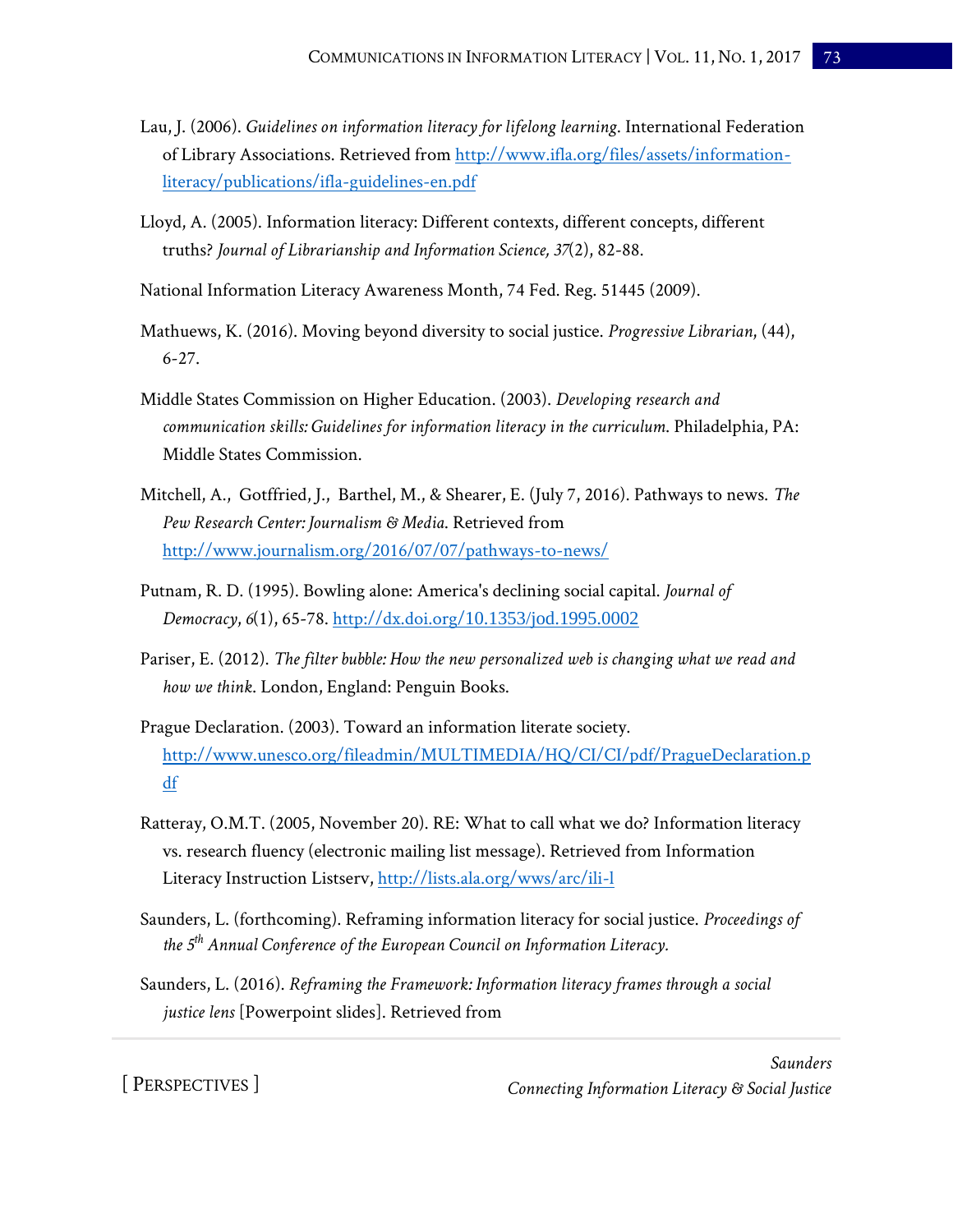[http://www.educause.edu/sites/default/files/library/presentations/NC16/SESS03/Nerc](http://www.educause.edu/sites/default/files/library/presentations/NC16/SESS03/Nercomp_2016_Reframing%2Bthe%2BFramework.pdf) [omp\\_2016\\_Reframing%2Bthe%2BFramework.pdf](http://www.educause.edu/sites/default/files/library/presentations/NC16/SESS03/Nercomp_2016_Reframing%2Bthe%2BFramework.pdf)

- Saunders, L. (2013a). Information as weapon: Propaganda, politics, and the role of libraries. In Mueller, D. M. (Ed.). *Imagine, innovate, inspire: The proceedings of the ACRL 2013 Conference, Indianapolis*, IN: ACRL.
- Saunders, L. (2013b). Culture and collaboration: Fostering integration of information literacy by speaking the language of faculty. In Mueller, D. M. (Ed.). *Imagine, innovate, inspire: The proceedings of the ACRL 2013 Conference*, Indianapolis, IN: ACRL.
- Seale, M. (2015). *Enlightenment, neoliberalism, and information literacy*. Paper presented at Canadian Association of Professional Academic Librarians: Academic Librarianship and Critical Practice Conference, University of Ottawa, Ontario, Canada. Retrieved from [http://capalibrarians.org/wp/wp-content/uploads/2015/06/7A\\_Seale\\_paper.pdf](http://capalibrarians.org/wp/wp-content/uploads/2015/06/7A_Seale_paper.pdf)
- Scottish Information Literacy Project: The Right Information (2004). <http://www.therightinformation.org/archive-silp/>
- Shachaf, P., Oltmann, S., & Horowitz, S. (2008). Service equality in virtual reference*. Journal of the American Society for Information Science & Technology, 59*(4), 535-550.
- Silverman, C. (2016). This analysis shows how fake election news stories outperformed real news on Facebook. *BuzzFeed News*. Retrieved from [https://www.buzzfeed.com/craigsilverman/viral-fake-election-news-outperformed](https://www.buzzfeed.com/craigsilverman/viral-fake-election-news-outperformed-real-news-on-facebook?utm_term=.imgrqRM4E#.sw8gqPOD3)[real-news-on-facebook?utm\\_term=.imgrqRM4E#.sw8gqPOD3](https://www.buzzfeed.com/craigsilverman/viral-fake-election-news-outperformed-real-news-on-facebook?utm_term=.imgrqRM4E#.sw8gqPOD3)
- Straumsheim, C. (Nov. 23, 2016). A "moon shot" for libraries. *Inside Higher Ed.* Retrieved from [https://www.insidehighered.com/news/2016/11/23/massachusetts-institute](https://www.insidehighered.com/news/2016/11/23/massachusetts-institute-technology-invites-academe-collaborate-future-libraries)[technology-invites-academe-collaborate-future-libraries](https://www.insidehighered.com/news/2016/11/23/massachusetts-institute-technology-invites-academe-collaborate-future-libraries)
- Sturges, P., & Gastinger, A. (2010). Information literacy as a human right. *LIBRI, 6*(30), 195- 202.<http://dx.doi.org/10.1515/libr.2010.017>
- Swanson, T. (2014). Information as a Human Right: A missing threshold concept [Blog post]. *Tame the Web*. Retrieved from [http://tametheweb.com/2014/07/07/information](http://tametheweb.com/2014/07/07/information-as-a-human-right-a-missingthreshold-concept-by-ttw-contributor-troyswanson/)[as-a-human-right-a-missingthreshold-concept-by-ttw-contributor-troyswanson/](http://tametheweb.com/2014/07/07/information-as-a-human-right-a-missingthreshold-concept-by-ttw-contributor-troyswanson/)